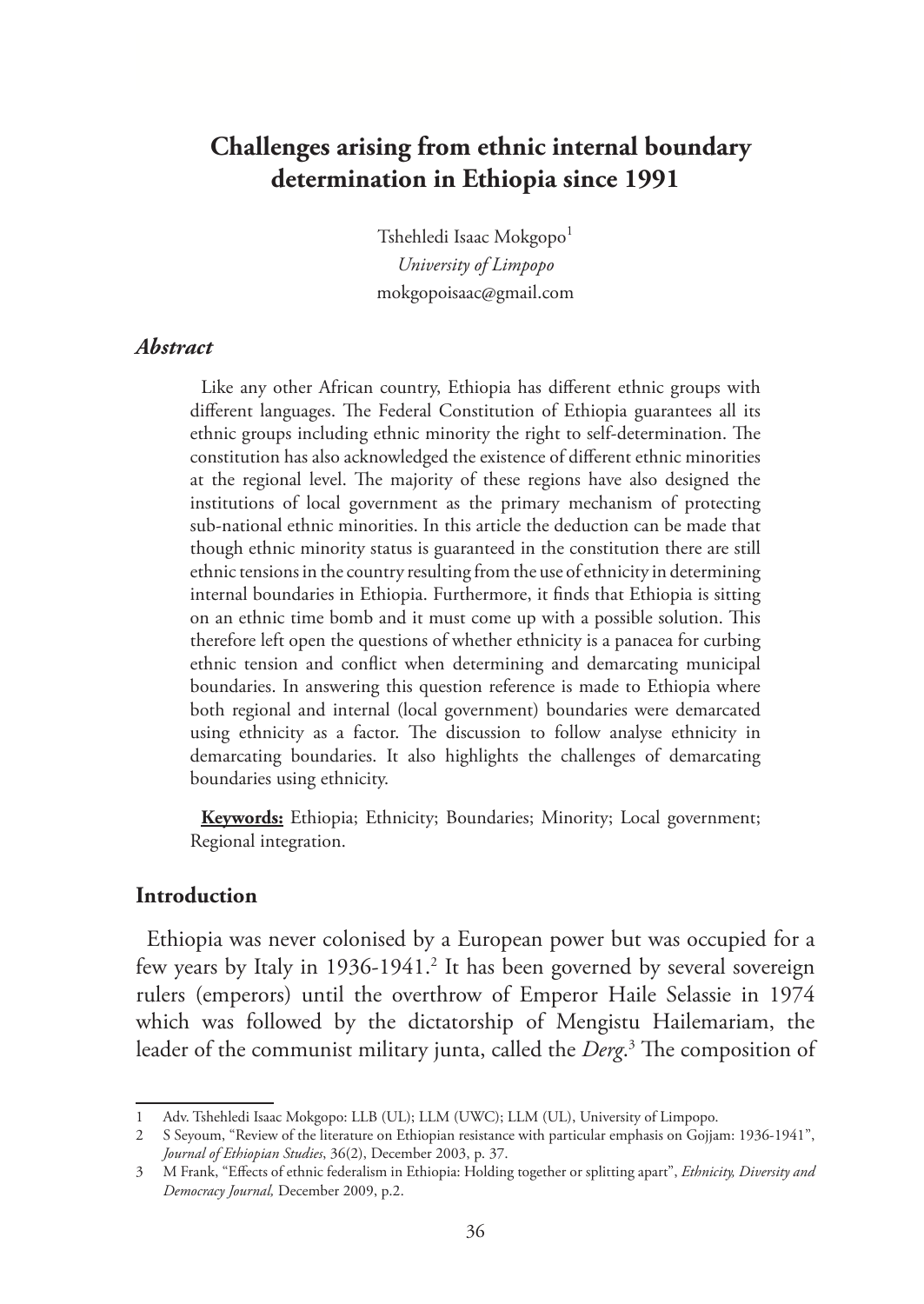Ethiopia before its unification was based on the federal Act in Ethiopia and the Eritrean Constitution which created the Ethiopian-Eritrean Federation. Such composition did not produce desirable outcomes and the Chief Justice of Eritrea was removed and the official Eritrean languages were also eliminated in favour of Ethiopia's national language, Amharic. So initial efforts to unify the state were made in the middle of the 19<sup>th</sup> century when the authoritarian regimes applied politics of nation-building in Ethiopia.4 It was after the defeat of the military regime that had ruled the country between 1947 and 1991, that Ethiopia experienced a dramatic system change.

In 1991, an ethno-nationalist group, led by the Tigray People's Liberation Front (TPLF) and the Ethiopian People's Revolutionary Democratic Front (EPRDF) with other ethnic-based movements, ousted the *Derg* militaryregime and introduced a federal political system. The defeat of the *Derg* military-regime was thus achieved through a coalition of ethnic-based armed groups. This saw the principle of ethnic self-determination and a democratic order becoming a precondition for the maintenance of a polity within Ethiopia's boundaries, thus allowing for diversity. After the military defeat of the *Derg* military-regime (hereafter referred to as Derg), a complete shift in paradigm was undertaken. However, "instead of seeking unity through assimilation, unity was going to be achieved through the accommodation of diversities of all kinds as well as the granting of equal rights and status to all of the groups in the country (Ethiopia)".5 Zimmermann-Steinhart and Bekele point out that between 1991 and 1995, Ethiopia was ruled on the basis of the "Transitional Charter" which provided for decentralised government and upheld the self-determination principle.<sup>6</sup>

The Ethiopian federal arrangement is perceived to be unique in Africa because it is explicitly built on ethnicity. $^7$  This is due to the fact that Ethiopia hosts more than 80 different ethnic groups, most of them with their own unique culture, custom, belief and peculiar ways of doing things.<sup>8</sup>

<sup>4</sup> I Lukáš, "Language policy and process of nation-building in Ethiopia" May 2013 (available at http://alppi. vedeckecasopisy.cz/publicFiles/00109.pdf, as accessed 08 February 2017), pp.104-105.

<sup>5</sup> P Zimmermann-Steinhart & Y Bekele, "The implications of federalism and decentralisation on socioeconomic conditions in Ethiopia", *PER / PELJ,* 15(2), May 2012, p. 91.

<sup>6</sup> P Zimmermann-Steinhart & Y Bekele, The implications of federalism…, *PER/PELJ,* 15(2), 2012, p. 90.

<sup>7</sup> G Baraki, "The making of state and local government in the multi-ethnic federation in Ethiopia", July 2016, (available at www.issirfa.cnr.it/download/08)%20Ghebrehiwet%20Baraki%20(paper), as accessed on 15 September 2016), p. 90.

<sup>8</sup> N Belay, "The new federal experiment and accommodation of diversity in Ethiopia: Exploring a novel experience", November 2014 (available at http://paperroom.ipsa.org/papers/paper\_10643, as accessed on 24 September 2016), p. 3.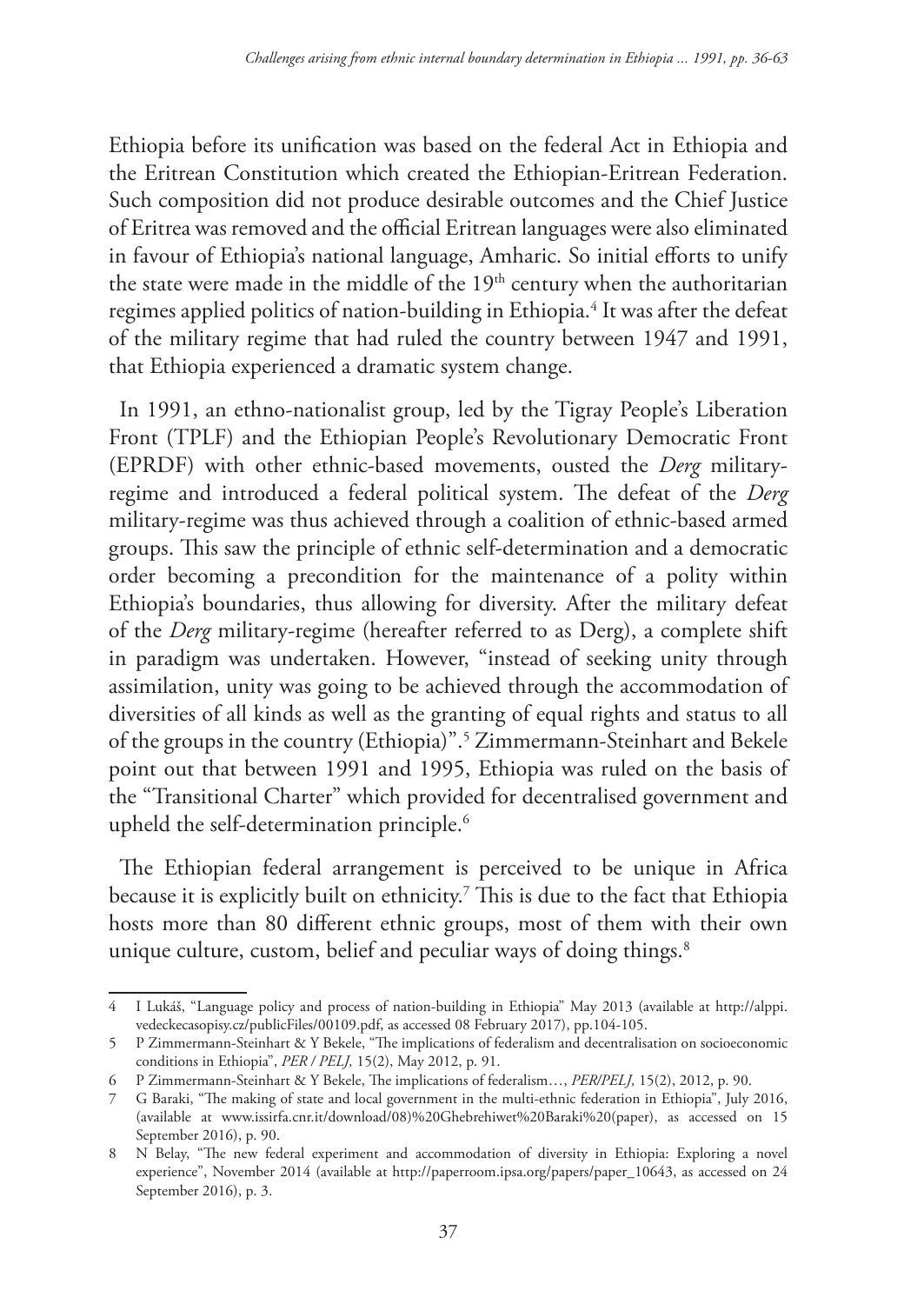So this status led to the adoption of the Federal Constitution of Ethiopia which established the nine regional states. None of the regional states in Ethiopia are ethnically pure, and only five regions are named after its numerically dominant ethnic group: Tigray, Afar, Amhara, Oromia and Somali. However, by using local government structures, further ethnic groups have been accommodated. This strategy has its own challenges as different ethnic groups are fighting over limited resources - the exclusion of ethnic minorities in employment - as well as boundary tensions and constant conflicts amongst ethnic groups at regional and local government level.9 The historical transition and the creation of regions in Ethiopia will therefore be discussed. The legal framework and establishment of local government in Ethiopia, as well as the challenges faced at both the regional and local government levels, will be unpacked.

### **Historical transition of Ethiopia from 1974 to 1995**

The Ethiopian country experienced civil conflict between the Ethiopia's communist governments and anti-government rebels from September 1974 to June 1991. On 12 September 1974 the *Derg* overthrew the Ethiopian Empire and Emperor Haile Selassie in a *coup d'état* and established a Marxist-Leninist communist state.10 It was unfortunate that after Emperor Haile Selassie was defetaed, different anti-communist opposition and ethnic groups which were supported by the United States began armed struggle (resistance) against the Soviet-backed Derg. In 1987 *Derg* was forced to dissolve itself because its policies ravaged the country and increased popular support for the rebels. The other reason for *Derg* being dissolved was due to famine that hit the country in 1983 - 1985 and the decline in economy.<sup>11</sup> This saw the establishment of the People's Democratic Republic of Ethiopia (PDRE) which was established under the Workers' Party of Ethiopia (WEP) in an attempt to maintain *Derg's* rule. However, the Soviet Union ended its support for the PDRE in the late 1980s. This is because the government of the time was overwhelmed by the increasingly victorious rebel groups.12

From 1975-1991 the Tigray People's Liberation Front (TPLF), being the core rebel group in Ethiopia, fought an ethno-regional liberation war and

<sup>9</sup> A Zemelak, "Local government in Ethiopia: Still an apparatus of control?", *Law Democracy & Development*, 15, July 2011, p. 21.

<sup>10</sup> T Broich, U.S. and Soviet Foreign Aid during the Cold War: A case study of Ethiopia, *United Nations University Working paper series*, 2017, pp. 2-3.

<sup>11</sup> H Tuso, "Ethiopia: New political order. Ethnic conflict in the post-cold war era", *Africa: Rivista trimestrale di studi e documentazione dell'Istituto italiano per l'Africa e l'Oriente* Anno, 52(3), 1997, p. 343.

<sup>12</sup> C Krauss, "Ethiopian rebels storm the capital and seize control", *The New York Times,* 12 May 1991, p. 2.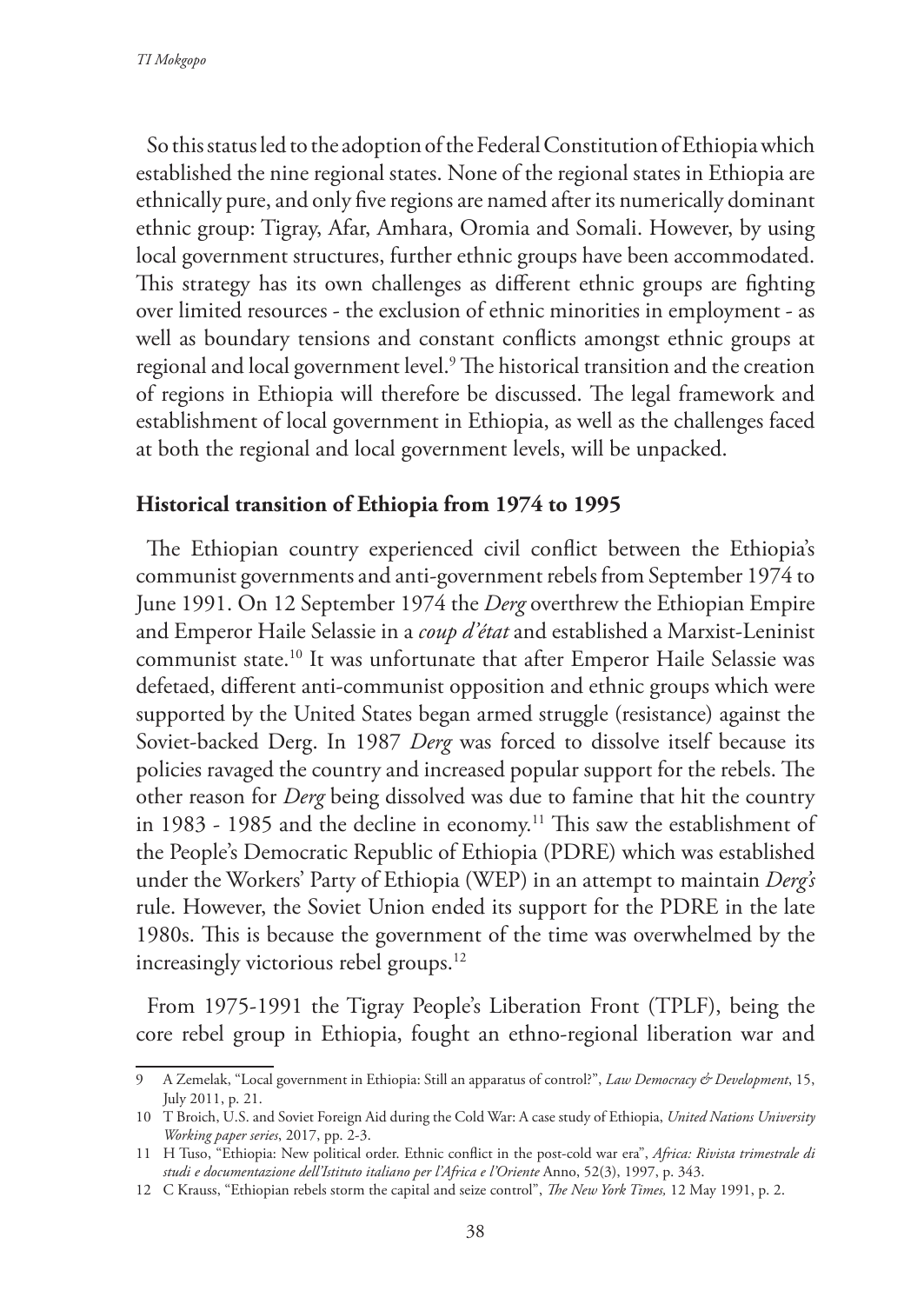ended the long civil war in Ethiopia on 4 June 1991.13 This saw the defeat of Eritrea and President Mengistu Haile Mariam fled the country. The TPLF then promised a solution to the national question of inequalities in power, resources and cultural prestige between the various ethno-linguistic groups as well as the diffusion of regional and ethnic tensions.14 In 1990 the TPLF broadened and grew into the Ethiopian People's Revolutionary Democratic Front which was a coalition of parallel parties to represent other parts of Ethiopia. It later broadened its programme nationwide with the desire and eagerness of creating a renewed, "revolutionary-democratic" state, with more rights to be accorded to neglected ethnic minorities and language groups. The main aim was to establish a decentralised system and ethno-linguistically based federation instead of an enforced unitary state in Ethiopia.15

In July 1991 a provisional Charter was adopted in Ethiopia which gave way for the birth of the Transitional Government of Ethiopia (TGE) with the aim of accommodating different ethnic groups in the country.16 The Charter accorded numerous nationalities in Ethiopia the right to self-determination which also included the right to secession. The Charter was purposed to serve until a permanent constitution was drafted and popularly approved.<sup>17</sup>

Due to the struggle of the past it was necessary to re-structure policies and ethnic determination in the country to avoid further rebels and ethnic conflicts. In 1995 the Ethiopian Federal Constitution was adopted and gave effect to the protection of all ethnic minority groups in Ethiopia.<sup>18</sup> The constitution provided for the right to self-determination of all ethnic groups and the creation of ethnic regions in Ethiopia to accommodate the county's large ethnic groups. Ethnicity was thus central to the creation of ethnic-based subnational governments which could provide education, etc. This saw the minority groups using their languages for education purposes.<sup>19</sup> The restructuring was meant to resolve problems that the country was faced during civil war/conflicts and to include ethnic minority groups in the federal

<sup>13</sup> A Berhe, "The origins of the Tigray people's liberation front", *African Affairs*, 103(413), 2004, pp. 569-570.

<sup>14</sup> TI Mokgopo, "The use of ethnicity as a factor for demarcating municipalities: The case of Malamulele and Vuwani communities" (LLM, UWC, 2017), p. 43.

<sup>15</sup> J Abbink, "Ethnicity and conflict generation in Ethiopia: Some problems and prospects of ethno-regional federalism", *Journal of Contemporary African Studies,* 24, 2006, p. 389.

<sup>16</sup> W Engedayehu, "Ethiopia: Democracy and the politics of ethnicity", *Africa Today: JSTOR,* 40(2), July 1993, p. 30.

<sup>17</sup> W Engedayehu, "Ethiopia: Democracy and the politics…", *Africa Today: JSTOR,* 40(2), July 1993, pp. 30-31.

<sup>18</sup> L Aalen, "In 1995 the Ethiopian Federal constitution was adopted and gave effect to the protection of all ethnic minority groups in Ethiopia", *International Journal on Minority and Group Rights*, 13(2/3), 2006, p. 243.

<sup>19</sup> J Abbink, "Ethnicity and conflict generation in Ethiopia…", *Journal of Contemporary African Studies,* 24, 2006, p. 395.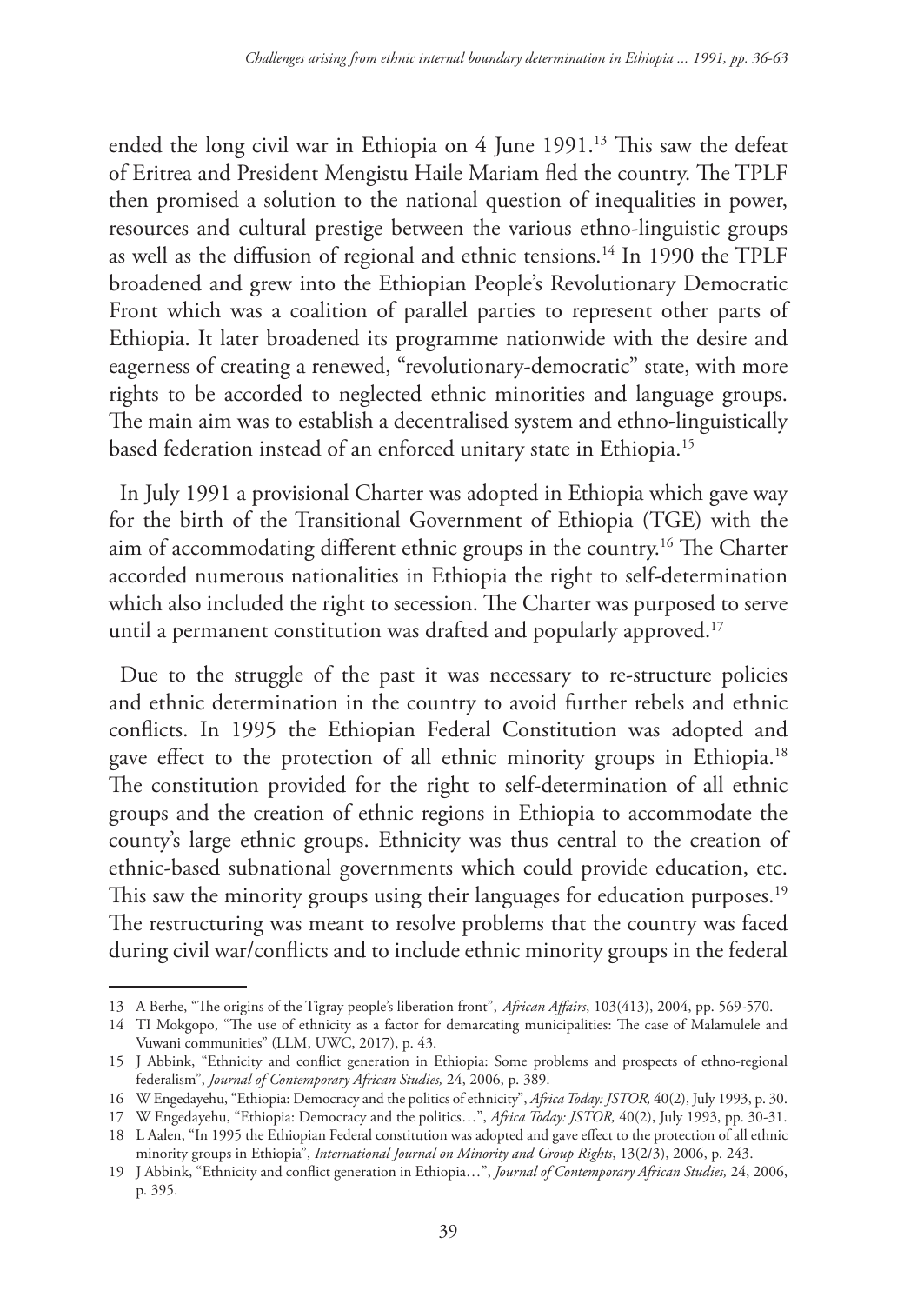constitution and guarantee them the right to self-determination.

## *The creation of regions in Ethiopia*

One of the most consequential features of the Federal Constitution of Ethiopia in the creation of regions is that ethnicity has become the sole criterion for organising regional states in Ethiopia.<sup>20</sup> However, the constitution privileges dominant ethnic groups over ethnic minorities by making them dominant owners of sovereign powers in the areas that fall under their jurisdiction. According to Mancini:<sup>21</sup>

... this arrangement prevents non-native ethnic groups from any share in the political life of the regions and has *de facto* and *de jure* created native ethnic sovereigns in each region without recognising the existence and right of ethnic minorities.<sup>22</sup> In other words, the regional states have been instruments for the exercise of a sovereign right to self-government of native majority ethnic groups to the exclusion of other ethnic minorities living in those regions.

The constitution in doing so has, therefore, created a new system of domination of ethnic minority groups by the dominant and native ethnic communities in Ethiopia by affording them right to self-detrmination. In fact, the constitution has made minorities out of non-native or nonindigenous communities that have long inhabited the regions as their homelands.<sup>23</sup>

The Ethiopian People's Revolutionary Democratic Front (EPRDF) government used the nationalities map of the Study of Ethiopian Nationalities of 1983 to delineate preliminary boundaries between the ethnolinguistic areas in Ethiopia.24 In 1995, the constitution provided for the establishment and creation of nine regions or regional states in Ethiopia, namely: Amhara, Afar, Oromia, Tigray, Somali, Harar, Benishangul-Gumuz, Gambella, and the

<sup>20</sup> TI Mokgopo, "The use of ethnicity as a factor for demarcating municipalities: The case of Malamulele and Vuwani communities" (LLM, UWC, 2017), p. 44.

<sup>21</sup> Ethiopian Human Rights Council, "Parallel report submitted to the committee on racial discrimination", August 2009 (available at https://tbinternet.ohchr.org/Treaties/CERD/Shared%20Documents/ETH/INT\_ CERD\_NGO\_ETH\_75\_8761\_E.doc, as accessed on 17 August 2016), p. 9.

<sup>22</sup> S Mancini, "Rethinking the boundaries of democratic secession: Liberalism, nationalism, and the right of minorities to self-determination", *International Journal of Constitutional Law*, 6(3-4), 2008, p. 554.

<sup>23</sup> Ethiopian Human Rights Council, "Parallel report...", August 2009 (available at https://tbinternet.ohchr.org/ Treaties/CERD/Shared%20Documents/ETH/INT\_CERD\_NGO\_ETH\_75\_8761\_E.doc, as accessed on 17 August 2016), p. 10.

<sup>24</sup> Nationalities map of the Study of Ethiopian Nationalities of 1983 was a political research bureau which did the research work under the Derg regime (which was the first government to officially recognise the Ethiopian nationalities).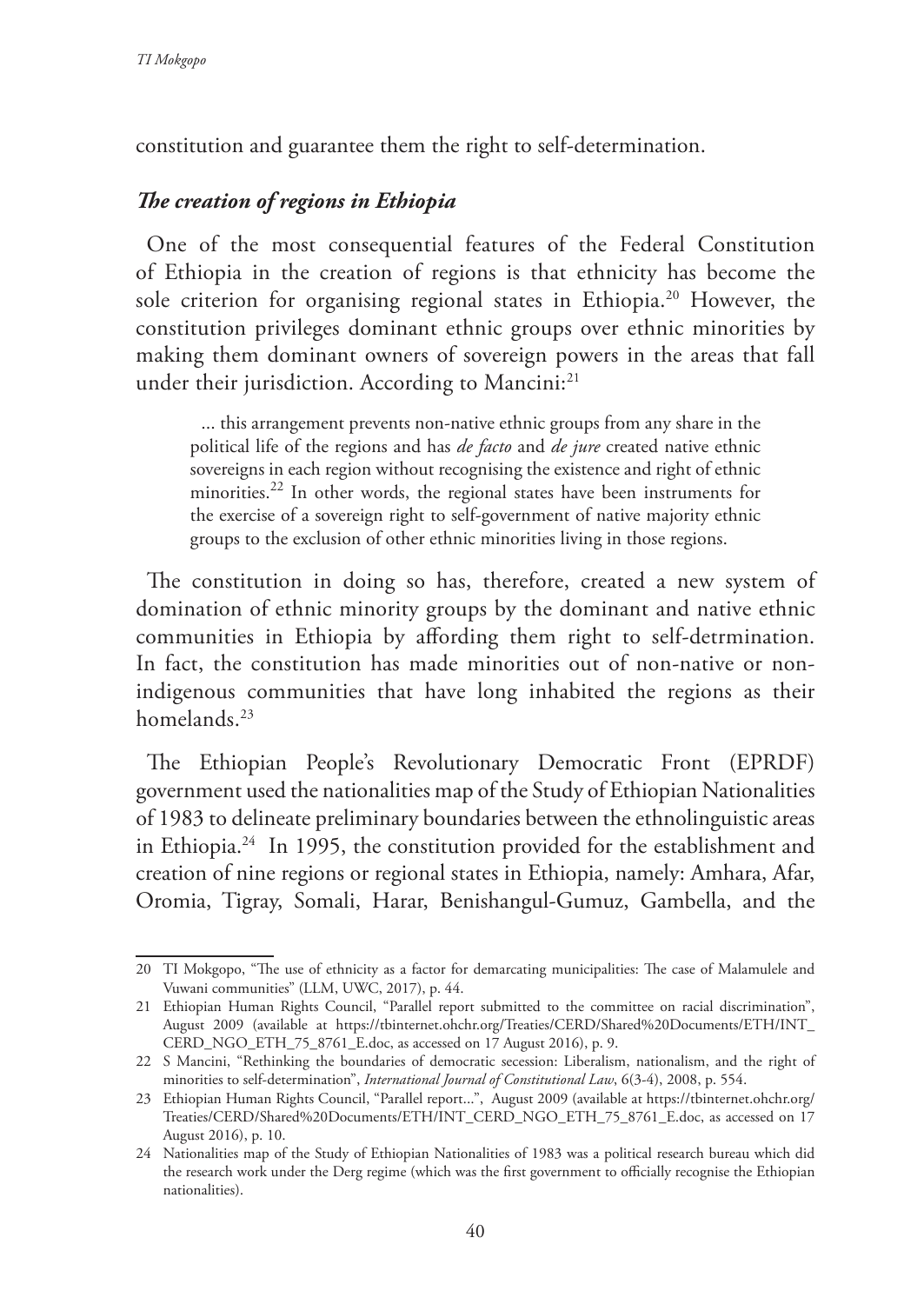State of the Southern Nations, Nationalities and Peoples (Southern Region of SNNPR) to ensure that all ethnic groups including ethnic minorities in the country are accommodated in as far as ethnic accommodation in the country is concerned.<sup>25</sup> Below is a map of ethic accommodation in Ethiopia's regional states as provided by World-maps:





Source: *World-maps (Ethiopia),* 13 September 2016.

The regions that were created in Ethiopia are ethnic-based regions. However, the only differences are that some have a dominant ethnic community whose name they bear while others are multi-ethnic with no numerically dominant ethnic community. It is worth noting that because Ethiopia is a home to 80 ethnic groups not every ethnic group can get a state. This has resulted in regional states that are ethnically heterogeneous. For example, in regional states such as Gambela, Southern Nations, Nationalities, and Peoples and Benshagul-Gumz states, where multi-ethnic groups exist but no ethnic group is dominant,

<sup>25</sup> Constitution of the Federal Democratic Republic of Ethiopia, 1995. Thereafter referred to as FDRE Constitution, 1995.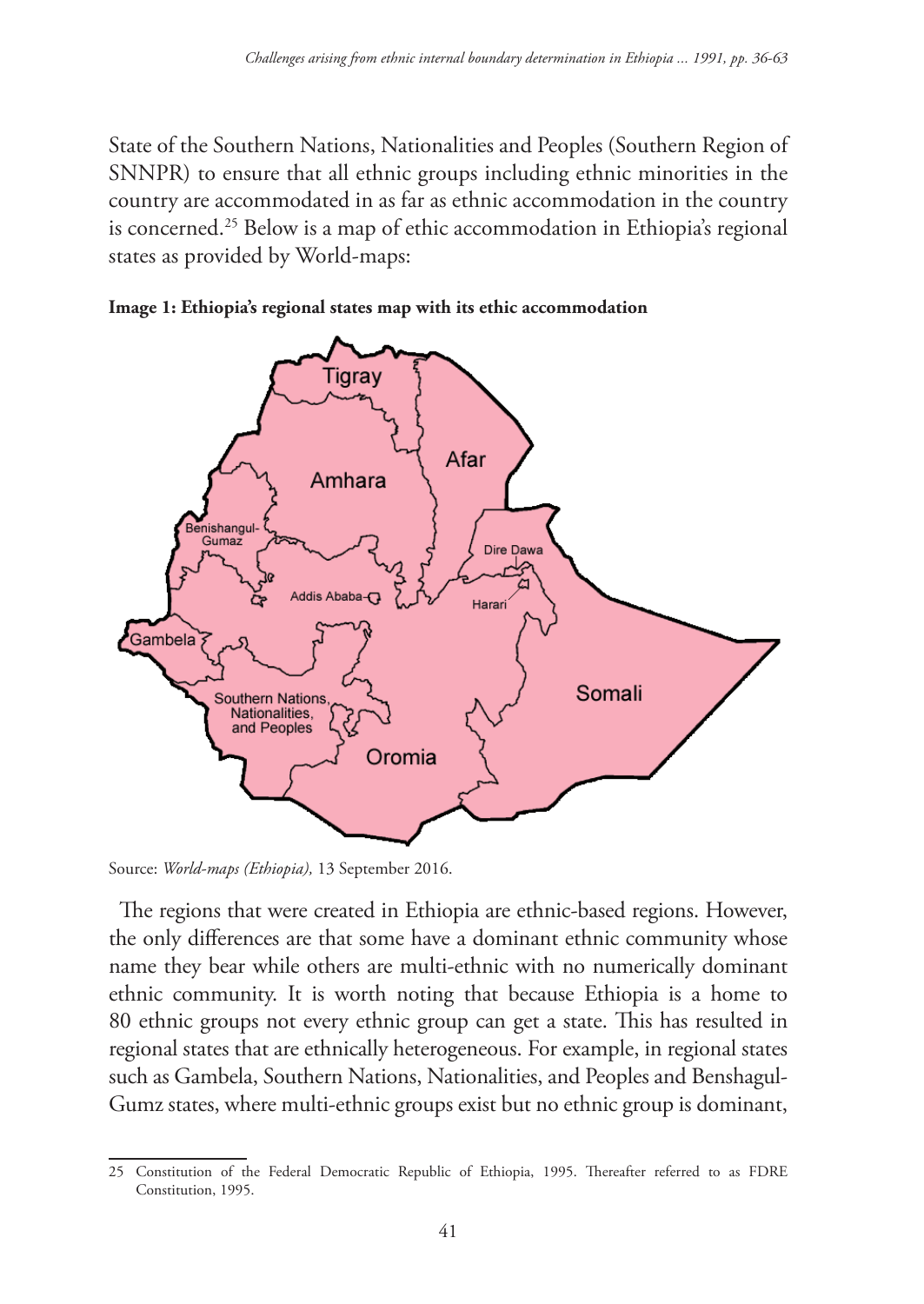a mix of factors such as economic, political, settlement pattern, similarity of language and culture have been taken into consideration to an extent that ethnic minorities are also protected both at regional and local government level.<sup>26</sup>

Ayele and Fessha write that with the constitution allowing for the establishment of an ethnically defined territorial unit "in which members of an ethnic group can govern their own affairs", the intention is to give effect to the right of ethnic groups to a full measure of self-government.<sup>27</sup> It is therefore based on this principle that some of these regional states are designated as belonging to a particular ethnic group.

It is worth noting that none of the regions in Ethiopia are ethnically homogenous. This is because some have minorities in regions with a dominant ethnic community while on the other hand; others have even minorities within minorities.<sup>28</sup> This therefore created ethnic tensions between ethnic minorities and other dominant ethnic groups at regional level. There are many challenges and constant fights between different groups over limited resources at regional level. Some of these challenges that are experienced at regional level are somehow similar to those experienced at local government level. Some of the challenges experienced at both the regional and local government level will be discussed in detail below.

## *Ethnic conflicts in Ethiopia*

Being a multi- ethnic state, Ethiopia experienced numerous incidents of ethnic conflicts and tensions both at the local government and at the regional level since the coalition government in 1991 and the passing different policies after the inauguration of the federal constitution in 1995. Because of the history of the country, the "current ethnic federal arrangement was in fact created to do away with suppression and the legacies of ethnic domination, while at the same time providing for a constitutional and legal framework for the resolution and mitigation of ethnic conflicts".29

<sup>26</sup> G Baraki, "The making of state and local government in the multi-ethnic federation in Ethiopia", 2016, (available at www.issirfa.cnr.it/download/08)%20Ghebrehiwet%20Baraki%20(paper), as accessed on 15 September 2016), p. 5.

<sup>27</sup> ZA Ayele & YT Fessha, "The constitutional status of local government in federal systems: the case of Ethiopia", *Africa Today,* 58(4), 2012, pp. 88-106, 92.

<sup>28</sup> B Dessalegn, "The right of minorities to political participation under the Ethiopian electoral system", *Mizani Law Review,* 7(1), 2013, p. 81-83.

<sup>29</sup> Ethiopian Human Rights Council, "Parallel report...", August 2009 (available at https://tbinternet.ohchr.org/ Treaties/CERD/Shared%20Documents/ETH/INT\_CERD\_NGO\_ETH\_75\_8761\_E.doc, as accessed on 17 August 2016), p. 20.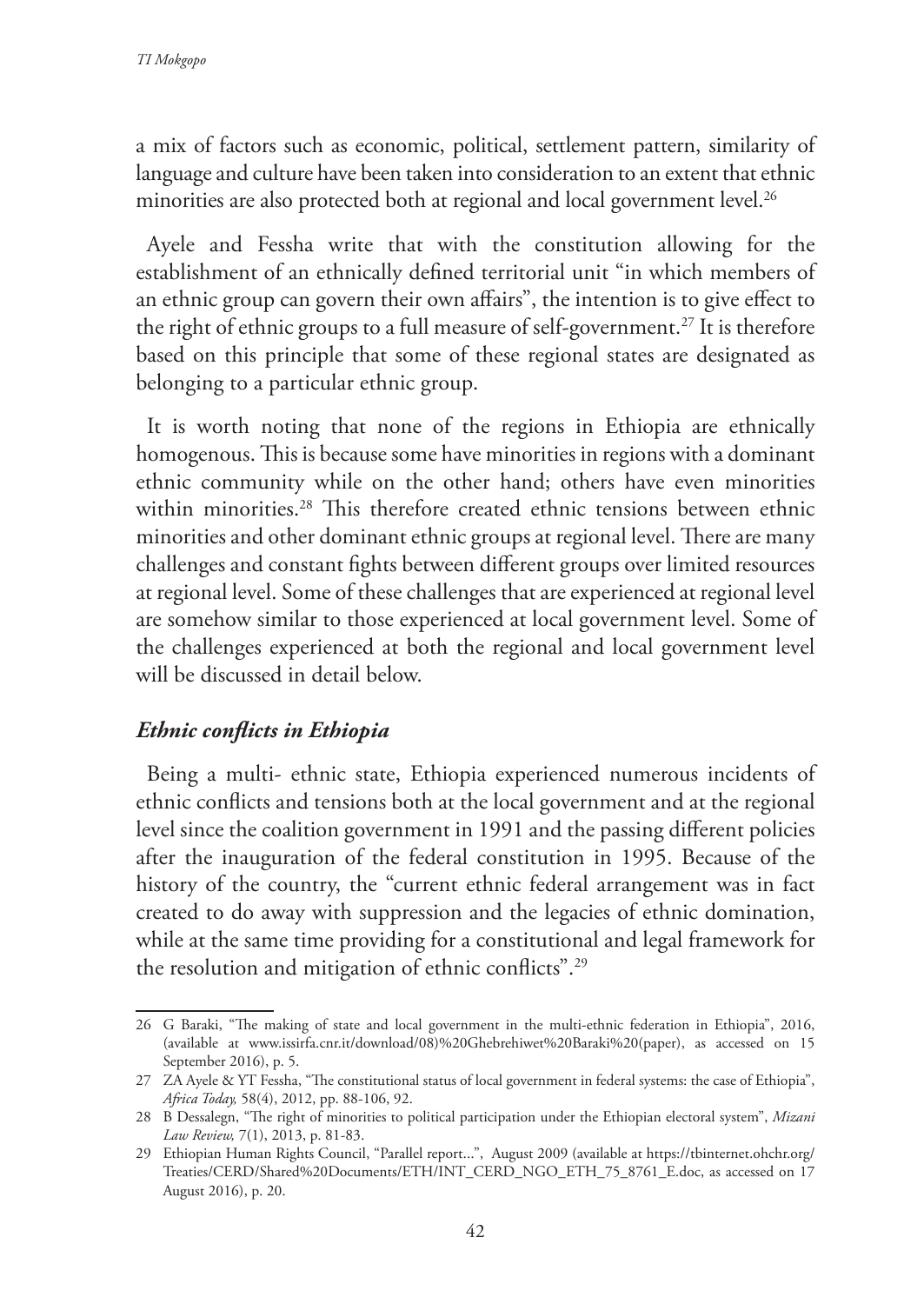### The creation of the ethnic federal system in Ethiopia had its own limitations:<sup>30</sup>

Ethnic federalism brought new dimensions that often aggravated and complicated ethnic conflicts in the country. By making ethnic groups the building blocks of the country's federal system, the new arrangement elevated the importance of ethnic identity as a key instrument to claim social, economic and political resources. Accordingly, ethnicity and ethnic identities have been used as flagships for mass mobilization in group conflicts. Some of these are often waged by the local elite to secure political power based on ethnic distinctiveness. As a result, those conflicts manifest themselves in the form of disputes over geo-political (regional, zonal or special woreda) boundaries.

Although many government reports indicate that incitement and ethnic violence are prohibited by law, in practice, incidents of ethnic based violence have been on the increase in Ethiopia in the last two years.<sup>31</sup> Therefore, by looking at the history of ethnic conflicts in Ethiopia, recent conflicts can be classified into four or more categories such as boundary-related ethnic conflicts; competition over limited resources; power sharing conflict as well as conflicts between native and settler communities. However, in most cases, such categorization will depend largely on the identity of the parties involved in the conflicts and the cause of each conflict between the parties. Some of these conflicts include settler versus native conflicts and clashes over powersharing as well as resource-based conflicts. Since resource-based conflicts are customarily being presented as boundary disputes. However, boundary disputes will not be discussed as part of this article.

#### **Boundary-Related ethnic conflicts**

### According to the Ethiopian Human Rights Council in 2009:<sup>32</sup>

... the establishment of other administrative units and regions in Ethiopia along ethnic lines required drawing boundaries between ethnic communities which in the past, had geographically been interspersed through diverse and long-standing patterns of settlement. As a result, the physical demarcation of geographical borders between the various ethnic groups in Ethiopia was difficult since there have been considerable population movements in many

<sup>30</sup> Ethiopian Human Rights Council, "Parallel report...", August 2009 (available at https://tbinternet.ohchr.org/ Treaties/CERD/Shared%20Documents/ETH/INT\_CERD\_NGO\_ETH\_75\_8761\_E.doc, as accessed on 17 August 2016), p. 20.

<sup>31</sup> BA Taye, "Ethnic federalism and conflict in Ethiopia", *African Centre for the Constructive Resolution of Disputes (AJCR),* 2, 2017, p. 12.

<sup>32</sup> Ethiopian Human Rights Council, "Parallel report...", August 2009 (available at https://tbinternet.ohchr.org/ Treaties/CERD/Shared%20Documents/ETH/INT\_CERD\_NGO\_ETH\_75\_8761\_E.doc, as accessed on 17 August 2016), p. 21.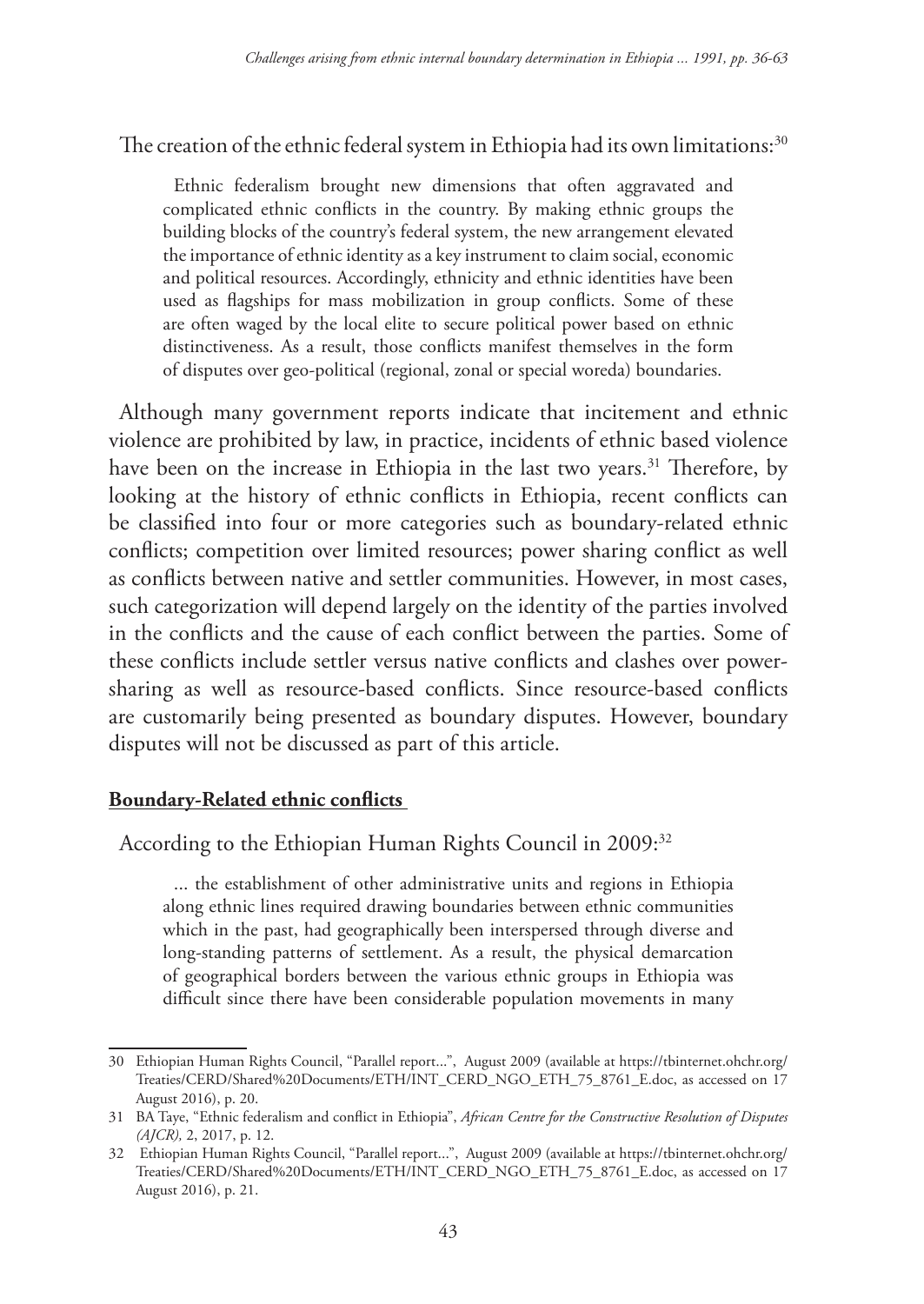parts of the country. In redrawing the regional states, the concern of where the physical border between the national communities should be drawn has led to disputes and tensions in the country. Ethnic conflicts often resulted in civilians being attacked and robbed by virtue of their connection and membership to a certain ethnic group.

It is true that many of these ethnic minorities or communities had experienced small-scale resource-based conflicts in the past. However, the introduction of the ethnic federal system in the country (Ethiopia) changed the dynamics of these conflicts and tensions by reinforcing their ethnic dimension. Furthermore, "the fact that the disputed areas coincided with the boundaries of regional governments has transformed the conflict between local communities into conflicts between regional states".<sup>33</sup> Some instances or illustrations of ethnic boundary related conflicts in ethiopia inlcude the claim of ownership over the Babile town (between the Oromiya and Somali regional states), as well as the conflict between the Somali and Oromia regional states, as well as the conflict between the Gedeo in SNNPR state and the Gujji Oromo in Oromia regional states; these also includes the conflict between the Ormoia and Benishagul Gumuz regional states, etc. over pastoralist pastures and border conflicts (boundary determination conflicts).<sup>34</sup>

The Ethiopian Human Rights Council further elucidates that:<sup>35</sup>

... the major hindrance to a lasting resolution of such conflicts in Ethiopia is the fact that the boundaries between these regions or ethno-national communities are not clearly demarcated. There has been no systematic effort by the Government to delineate the boundaries in a clear manner, often because the tension is very high in the disputed territories.

As a result:<sup>36</sup>

... the absence of a specialized government authority to assume the responsibility of attending to disputes between members of different ethnic groups living in adjacent regions has continued to give rise to frequent conflicts and tension in different parts of the country, often resulting in the death and

<sup>33</sup> Open document – ECOI.net (available at https://www.ecoi.net/file\_upload/470\_1263141582\_ehrc-ethiopiacerd75., as accessed on 10 February 2017).

<sup>34</sup> Ethiopian Human Rights Council, "Parallel report...", August 2009 (available at https://tbinternet.ohchr.org/ Treaties/CERD/Shared%20Documents/ETH/INT\_CERD\_NGO\_ETH\_75\_8761\_E.doc, as accessed on 17 August 2016), p. 21.

<sup>35</sup> Ethiopian Human Rights Council, "Parallel report...", August 2009 (available at https://tbinternet.ohchr.org/ Treaties/CERD/Shared%20Documents/ETH/INT\_CERD\_NGO\_ETH\_75\_8761\_E.doc, as accessed on 17 August 2016), p. 22.

<sup>36</sup> Ethiopian Human Rights Council, "Parallel report...", August 2009 (available at https://tbinternet.ohchr.org/ Treaties/CERD/Shared%20Documents/ETH/INT\_CERD\_NGO\_ETH\_75\_8761\_E.doc, as accessed on 17 August 2016), pp. 21-23.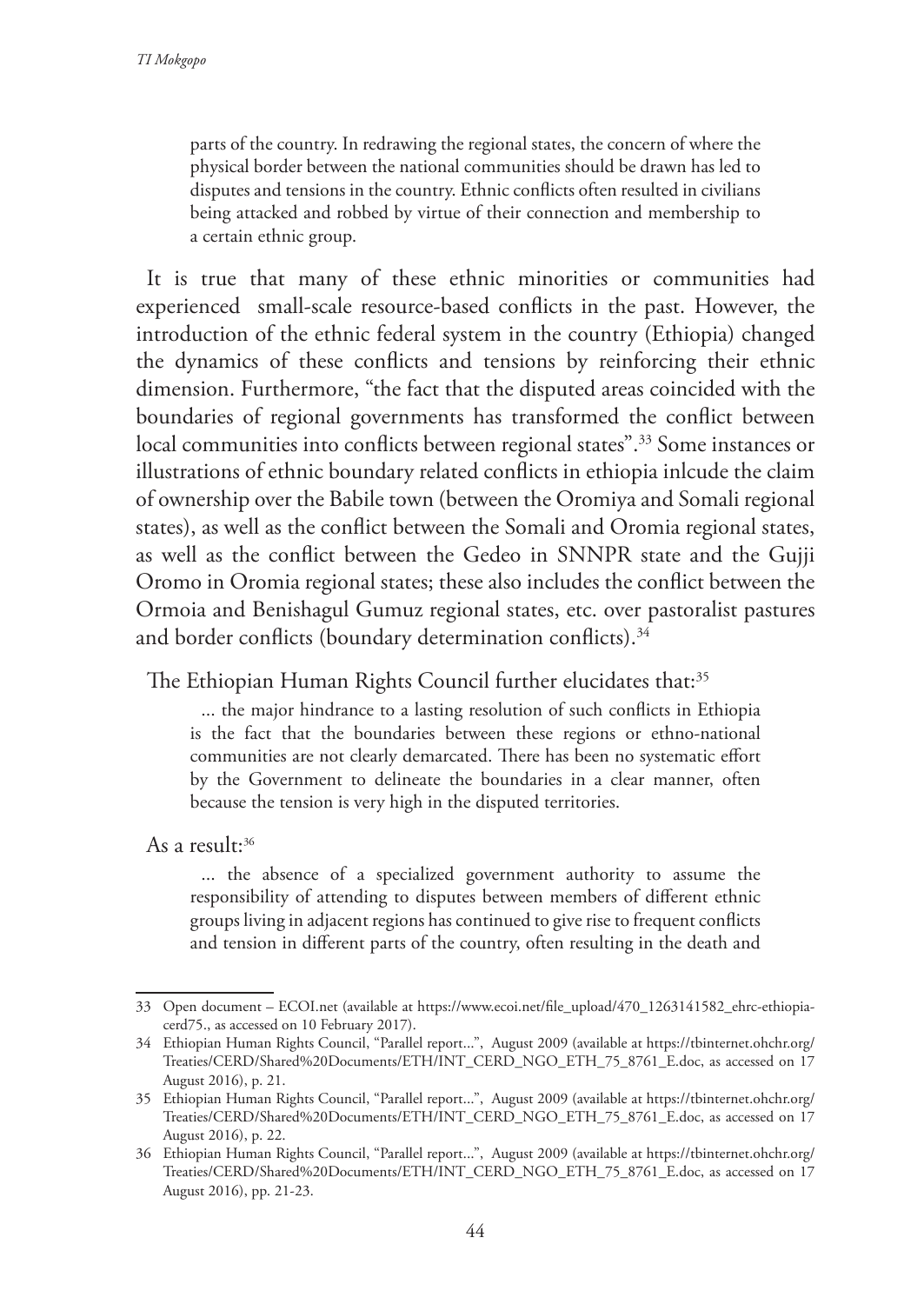displacement of many citizens and destruction of public and private property.

Article  $48(1)$  of the Constitution states that:<sup>37</sup>

... all border disputes shall be settled by agreement of the concerned states. Where the states fail to reach agreement, the House of Federation shall decide such disputes on the basis of settlement patterns and the wishes of the people concerned.

It was observed in the sources for discussion so far that in many cases the principles that are stipulated in the Constitution, including the provisions of Article 48 (1), are not implemented and some issues regarding border conflicts between ethnic communities are also not adequately addressed. In trying to find a suitable remedy to border conflicts, it is worth noting that the ad-hoc inter-regional border committees which are coordinated by the Ministry of Federal Affairs usually attempts to resolve boundary related issues in Ethiopia and this proves to be successful because the up to so far Ethiopia is becoming stable.38 This is mght also be because of the inauguration of Ethiopian Prime Minister Abiy Ahmed who brought peace and stability in the country.<sup>39</sup>

Even though there is an attempt to settle boundary related issues in Ethiopia, the unfortunate part is that members of the ad-hoc inter-regional border committees are from the ruling elite of some of the regions which are also having claims over territories and these results in them being biased and lacking neutrality.40 This has complicated the matter further and has resulted in the settlement of boundary disputes being a lengthy and inexpedient process due to failure of the committee members to reach an agreement. For example, attempts to resolve boundary disputes between the Oromia and Benishangul Gumuz, Afar and Somali, Oromia and Somali and regions are wearisome and have been dragging for years.<sup>41</sup> These regions are constantly rocked up with dipsutes which threaten peace and stability in the country and they have a a prospect of spreading all over the country.

<sup>37</sup> Art 48(1) FDRE Constitution, 1995.

<sup>38</sup> Ethiopian Human Rights Council, "Parallel report...", August 2009 (available at https://tbinternet.ohchr.org/ Treaties/CERD/Shared%20Documents/ETH/INT\_CERD\_NGO\_ETH\_75\_8761\_E.doc, as accessed on 17 August 2016), p. 23.

<sup>39</sup> Y Gedamu, "How Ethiopia's history of ethnic rivalry is destabilizing its reform gains", October 2018 (available at https://qz.com/africa/1411519/ethiopias-ethnic-violence-history-with-oromos-amharas-somalis-tigray/, as accessed 15 May 2019), p. 2.

<sup>40</sup> TI Mokgopo, "The use of ethnicity as a factor for demarcating municipalities: the case of Malamulele and Vuwani communities" (LLM, UWC, 2017), p. 48.

<sup>41</sup> Ethiopian Human Rights Council, "Parallel report...", August 2009 (available at https://tbinternet.ohchr.org/ Treaties/CERD/Shared%20Documents/ETH/INT\_CERD\_NGO\_ETH\_75\_8761\_E.doc, as accessed on 17 August 2016), pp. 23-24.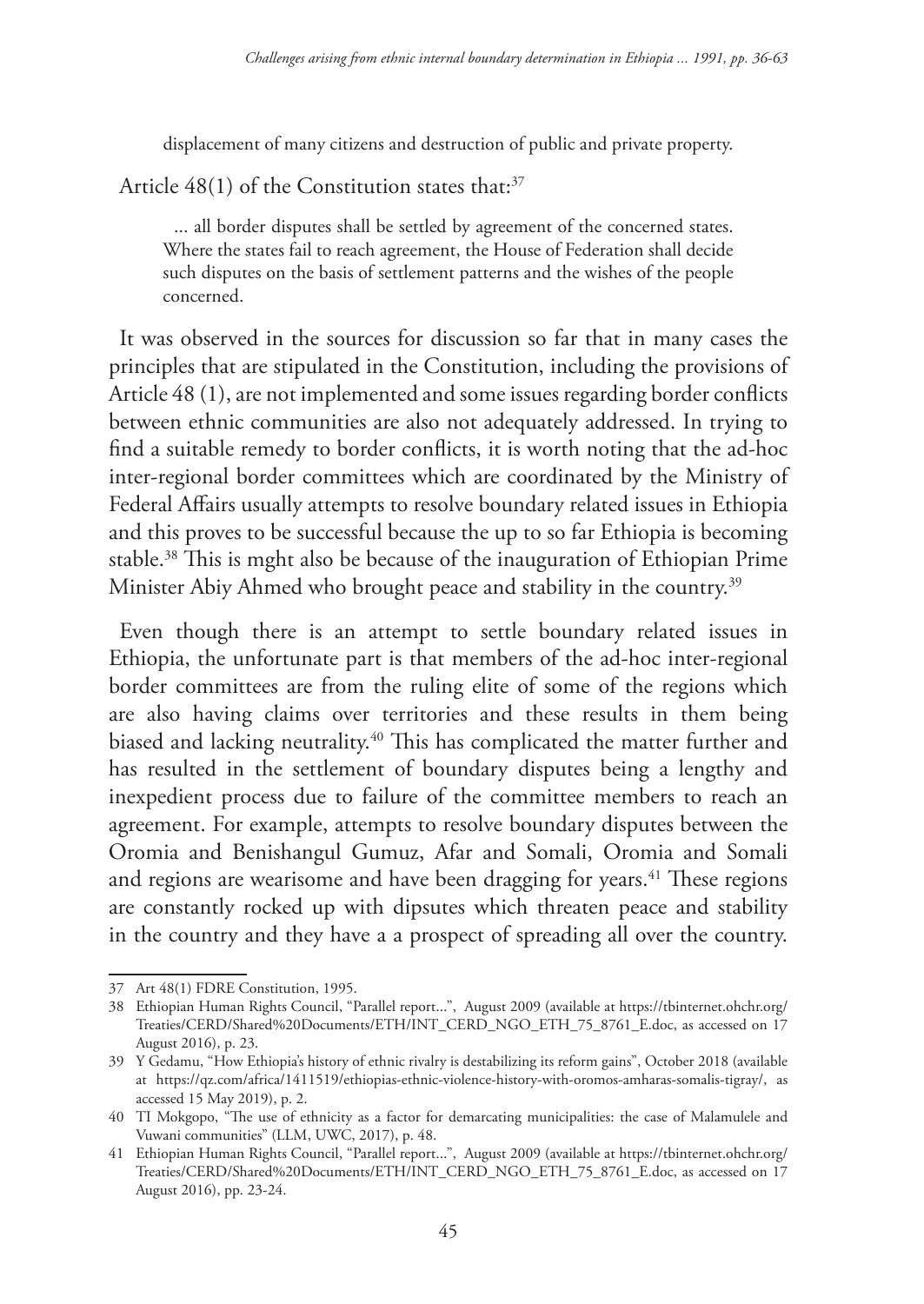## Ethiopian Human Rights Council highlights that:<sup>42</sup>

... despite its constitutional mandate to resolve these disputes, the House of Federation was not able to give a decision on these and similar cases due to serious human and technical capacity constraints. There is also a lack of clarity regarding the role of the House of Federation and the Ministry of Federal Affairs in this regard, leading to confusion as to which federal institution has the lead role in managing and resolving ethnic conflicts.

#### **Competition over limited resources**

Boundary disputes are linked to competition over limited resources by different ethnic groups (both at the local government and regional level). The reason for limited resources is population pressures at regional level between different ethnic groups, environmental degradation as well as climate change.<sup>43</sup> Improper agricultural practices and soil erosion have greatly damaged the land's productivity. The rate of food production is also declining at an alarming rate as compared to an increasing population growth rate in the country.<sup>44</sup>

The Somali and Oromo regions and the Ittu and Issa clans are some of the areas that have been adversely affected by conflict over limited resources such as as pasture land and water.<sup>45</sup> The introduction as well as the implementation of ethnic-based boundaries in Ethiopia led to the issue of administrative boundaries between the Oromo and Somali regions, in general including the

Ittu and Issa clans in particular, which became a source of conflict.<sup>46</sup> Major causes for conflict in these regions are cattle rustling, competition over declining basic resources like water and territorial expansionary moves.

Tenaw writes that the stock of natural resources, especially water points as well as grazing lands in pastoral and agro-pastoral areas, are shrinking from time to time due to several factors, including expansion of agriculture, human and animal population growth, environmental degradation and the occurrence of

<sup>42</sup> Ethiopian Human Rights Council, "Parallel report...", August 2009 (available at https://tbinternet.ohchr.org/ Treaties/CERD/Shared%20Documents/ETH/INT\_CERD\_NGO\_ETH\_75\_8761\_E.doc, as accessed on 17 August 2016), p. 22-25.

<sup>43</sup> ZT Tenaw, "Indigenous institutions as an alternative conflict resolution mechanism in eastern Ethiopia: The case of the Ittu Oromo and Issa Somali clans", *African Journal on Conflict Resolution,* 16(2), November 2016, p. 92.

<sup>44</sup> National Population Policy of Ethiopia (available at http://www.un.org/popin/regional/africa/ethiopia/policy/ policy.htm, as accessed on 23 February 2017).

<sup>45</sup> AA Kifle, "State-Building and non-state conflicts in Africa", *Strategic Review for Southern Africa*, 37, 2015, p. 106.

<sup>46</sup> ZT Tenaw, "Indigenous institutions as an alternative conflict resolution mechanism…", *African Journal on Conflict Resolution,* 16(2), November 2016, p.93.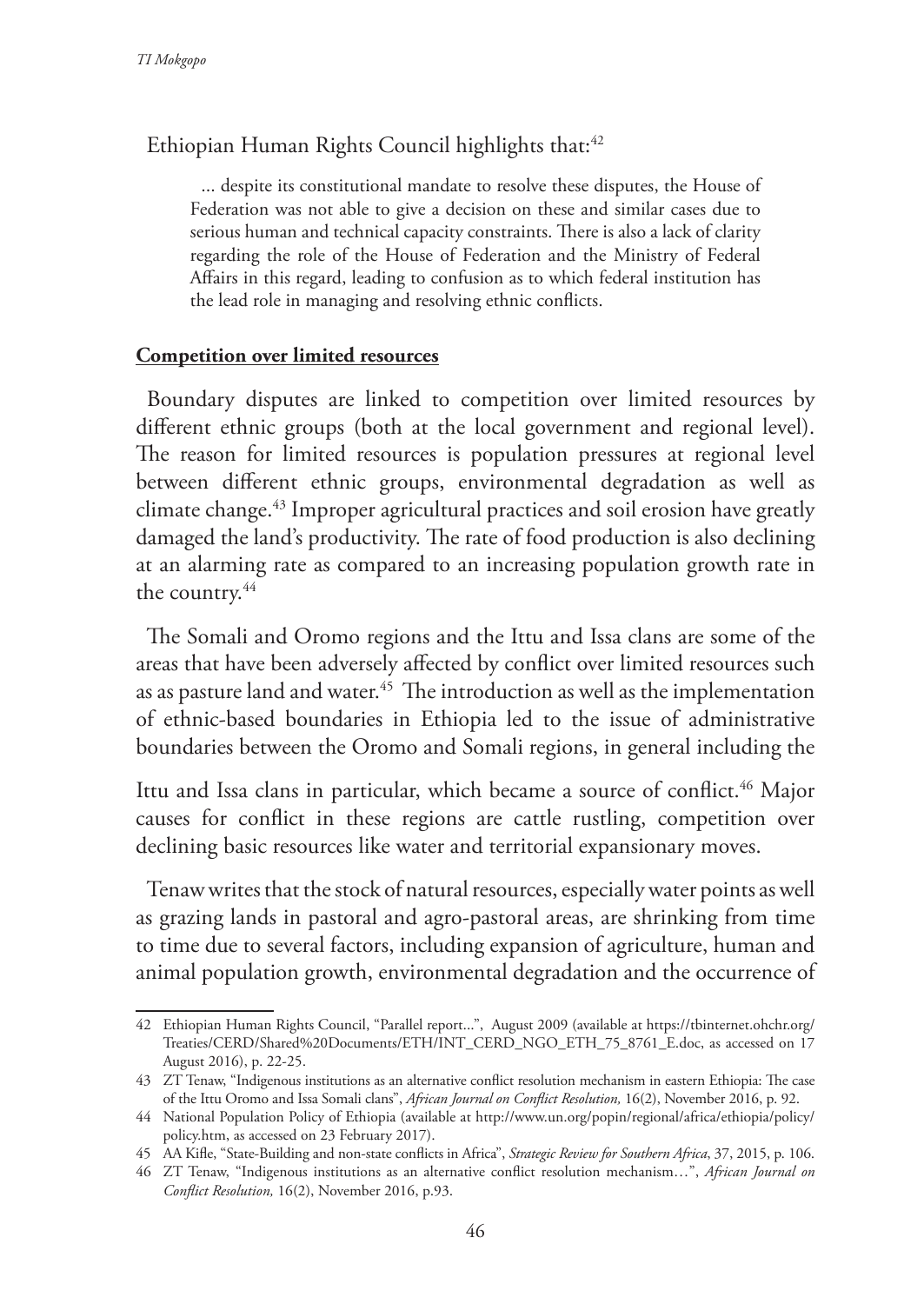prolonged droughts.47 Tenaw further highlights that there are no doubts that the above mentioned factors intensify resource scarcity in Ethiopia as well as competition for water sources and pastures in the regional level among the pastoralists.48

It is worth noting that for pastoralists to survive they should migrate within and across regional boundaries in search of drinking water and grazing-pastures for their livestock. However, the current situation does not allow cross-border migration due to enmity among ethnic groups.49 Such enmity has resulted in three major conflicts since 2000 between major rival pastoral groups, such as the Borena and Gari; Merihan and Digidia, as well as between the Degidia and Borena in Oromia region. This saw in the year 2004 hundreds of people losing their lives because of these conflicts.<sup>50</sup>

In trying to resolve these resource competitions at regional level, territorial expansion became one of the main or major strategies of control over scarce resources. However, such boundary claims strategies resulted in various violent conflict between the two clans in the Omali/Oromia area. Taha writes that:<sup>51</sup>

In 2004, Somali Region claims that 21 *kebeles* which are the small units of administration in a district should fall within its regional administrations. These events led to a referendum in November 2004, which allocated only one of the contested *kebeles* to Somali regional state and the remaining twenty to Oromia regional state. As a result, the Issa and other Somali clans were not satisfied about the result and they made indiscriminate violent attacks on Ittu clans.

This shows that the efforts made in trying to resolve resources competitions at the regional level did not yield expected results: even when small administration units were amalgamated in regional administrations conflicts over limited resources continued. Oba highlights that scarce resource competition and cattle raids between Ittu and Issa clan groups have resulted in conflicts ever since the 1960s. As a result, the pastoralists are now facing more pressures and

<sup>47</sup> ZT Tenaw, "Indigenous institutions as an alternative conflict resolution mechanism…", *African Journal on Conflict Resolution,* 16(2), November 2016, p. 86.

<sup>48</sup> ZT Tenaw, "Indigenous institutions as an alternative conflict resolution mechanism…", *African Journal on Conflict Resolution,* 16(2), November 2016, p. 87.

<sup>49</sup> KA Mkutu, "Pastoralist conflict, governance and small arms in north rift, north east Africa" (PhD, UB, 2005), pp. 115-174.

<sup>50</sup> ZT Tenaw, "Indigenous institutions as an alternative conflict resolution mechanism…", *African Journal on Conflict Resolution,* 16(2), November 2016, pp. 88-90.

<sup>51</sup> ZT Tenaw, "Indigenous institutions as an alternative conflict resolution mechanism in eastern Ethiopia: The case of the Ittu Oromo and Issa Somali clans", December 2015 (available at https://www.accord.org.za/ajcrissues/indigenous-institutions-alternative-conflict-resolution-mechanism-eastern-ethiopia/, as accessed on 27 October 2017), p. 15.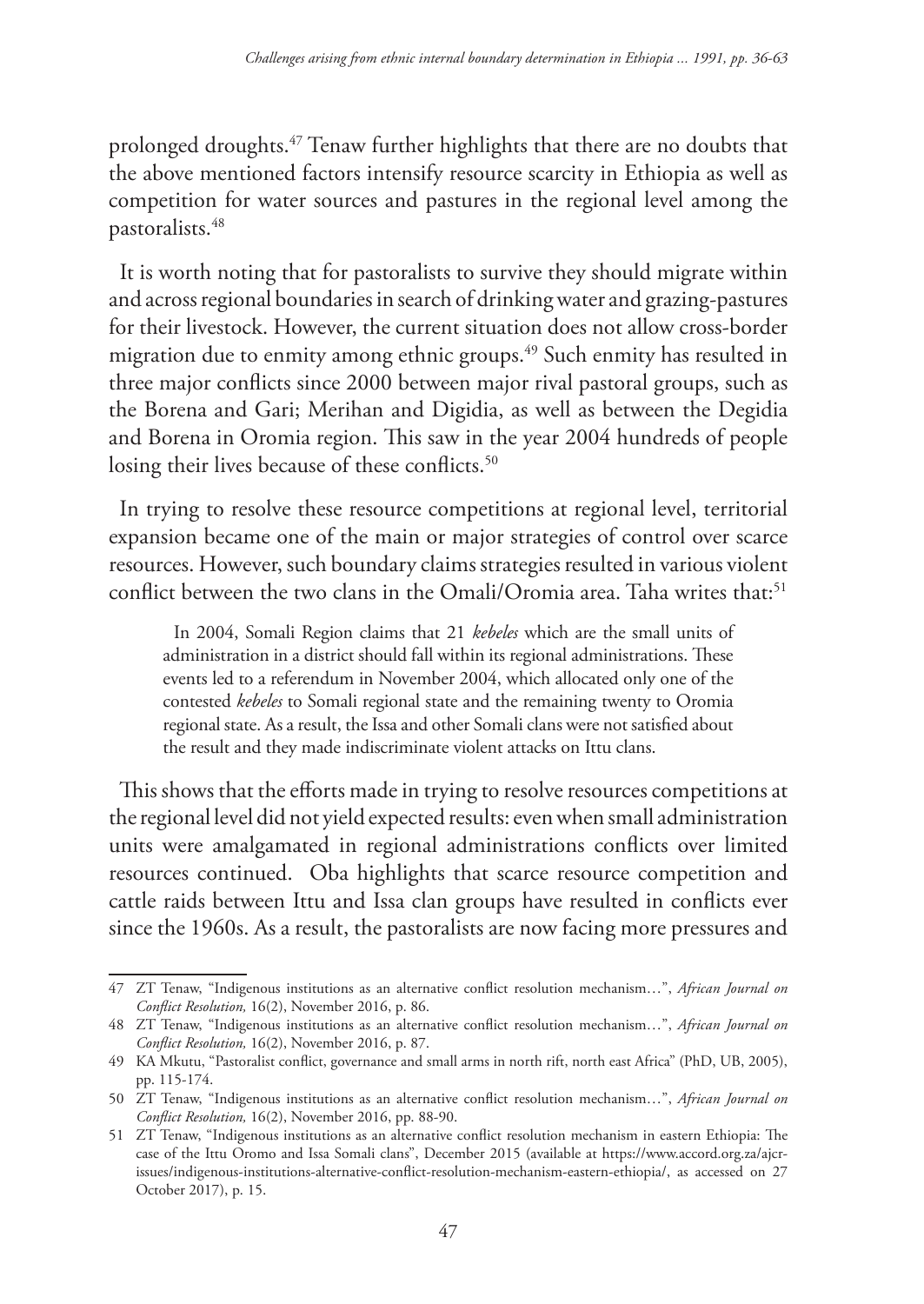challenges than ever before because of:<sup>52</sup>

... the loss of pasturelands to national parks, private farms, and raches; increased commoditisation with concomitant inequality within the livestock economy; changes to other types of land use; out-migration of poor pastoralists as well as periodic dislocations brought about by drought, famine, and civil war.

From the quote above, it is clear that some of the conflicts in Ethiopia were due to lack of proper planning and decision making because pasturelands were compromised. This forced poor pastoralists to migrate with the hope of finding pasturelands for their cattle, thereby leading to ethnic attacks over limited resources. Basso points out that the recent inter-ethnic and clan conflicts in Ethiopia are related to national political processes. The main reason being the absence of clearly demarcated zonal, district, *kebele* and regional level boundaries in eastern Ethiopia. These therefore led to tense or solidified competition and territorial expansive moves by several ethnic groups. However, in trying to resolve these boundary disputes, in 2004 the two regional state governments of Somali and Oramia tried to come up with a referendum. Unfortunately, all these efforts did not bring any long-lasting solution because ethnic groups are still competing over limited resources in the country leading to mass kills and feeding on each other's cattle.<sup>53</sup>

#### **Power sharing conflicts**

The use of ethnicity as deciding factor for the distribution of political authority and power or as a major criterion for demarcating boundaries at the regional levels customarily led to or created serious competition over political power among and between different ethnic groups in Ethiopia.<sup>54</sup> Such arrangements became problematic at the regional level because ethnic groups' access to power also guaranteed them better access to economic resources and superiority over other ethnic groups. Furthermore, ethnic arrangements led to the exclusion of non-native groups. This process gave rise to rivalries and competition between native-ethnic groups for political power, which in turn

<sup>52</sup> G Oba "Ecological factors in land use conflicts, land administration and food insecurity in Turkana, Kenya", *Pastoral Development Network Paper,* 33a, December 1992 (available athttps://www.odi.org/publications/4458 ecological-factors-land-use-conflicts-land-administration-and-food-insecurity-turkana-kenya.,as accessed on 23 August 2017), p. 15.

<sup>53</sup> M Bassi "Returnees in Moyale District, Southern Ethiopia: New means for an old inter-ethnic game", R Hogg (ed.) *Pastoralists, ethnicity and the State in Ethiopia* (HAAN Publishing, London, UK, 1997), p. 13.

<sup>54</sup> E van Veen, "Perpetuating power Ethiopia's political settlement and the organization of security", September 2016 (available at https://www.clingendael.nl/publication/perpetuating-power-politics-and-security-ethiopia, as accessed 26 January 2017), pp. 13-17.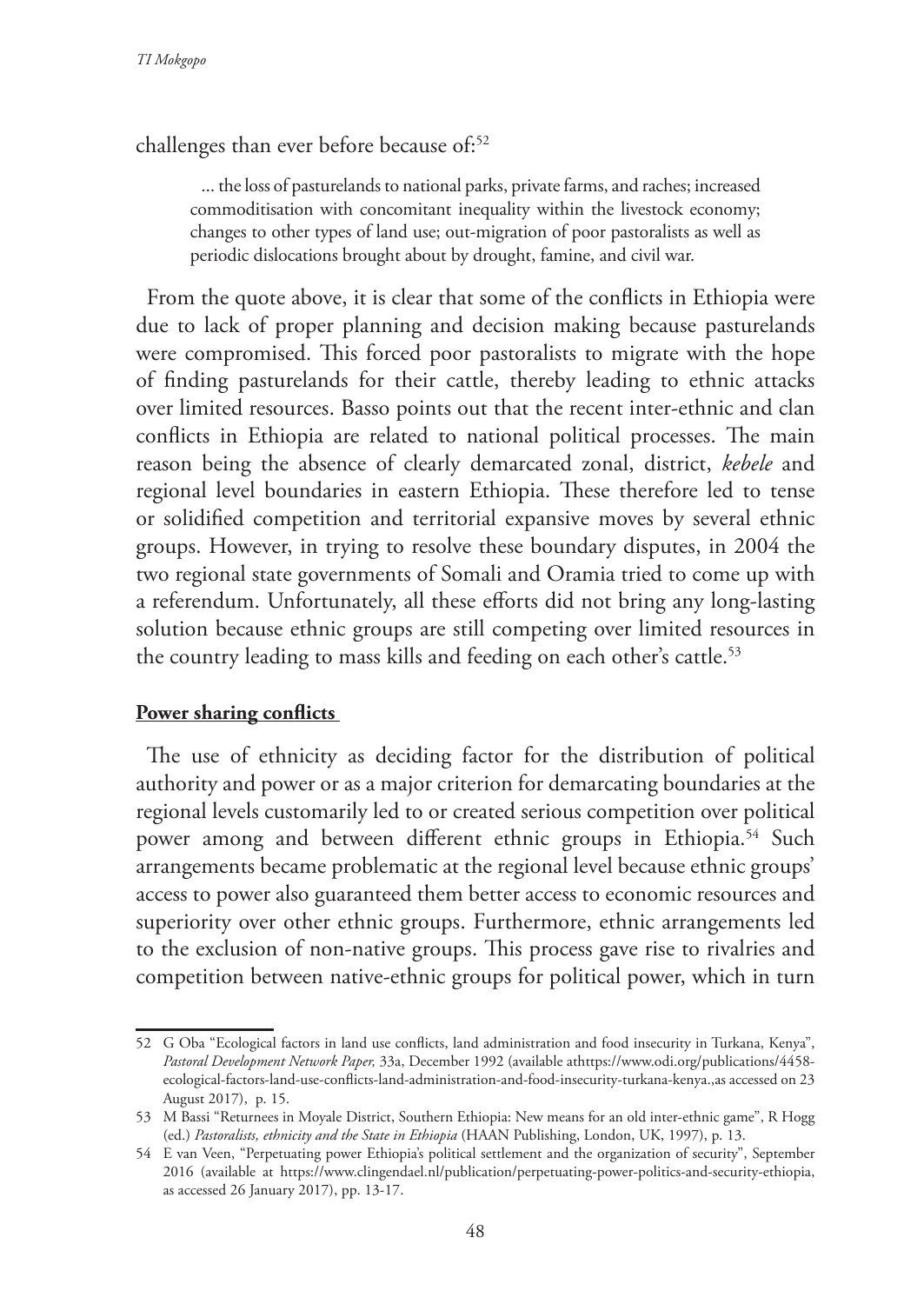led to violent conflicts (power sharing conflicts) especially in the Gambella and Benishangul Gumuz regions.<sup>55</sup>

### **Conflicts between "native" and "settler" communities**

As highlighted above, the relation between the settlers and native communities in the different regions in Ethiopia is fraught with serious tensions. Pursuant to that there are several factors that contributed to these tensions. Amongst others these factors include: discrimination; the disenfranchisement and lack of political representation of settler 'minorities' as well as native resentment towards settlers due to the past history of domination. They also include "economic insecurity due to increased migration and presence of settlers; fear of displacement and parochial sentiments of ownership and territoriality among native ethnic groups".56

As a result, serious conflicts ensued because of these tensions with many people losing their lives, and properties. Pursuant to that the omission of and failure to act on the part of the Federal and regional authorities somehow exacerbated these conflicts and contributed to the worsening of damages (destruction of properties). It is important to note that these tensions where mostly documented as discriminatory actions toward the 'minority' Amharic speakers.57 These saw local Oromo elites mobilising native community and solicited to xenophobic and territorial sentiments by reigniting historical memories of suppression and domination by the Amhara. Based on that the local administrators then influenced the Oromo community to evict the Amhara setters and agitated that they be sent to their native region by claiming that like their ancestors "the Amhara's were trying to rob Oromia by occupying the land and depriving their children of the future livelihood".<sup>58</sup>

<sup>55</sup> Ethiopian Human Rights Council, "Parallel report...", August 2009 (available at https://tbinternet.ohchr.org/ Treaties/CERD/Shared%20Documents/ETH/INT\_CERD\_NGO\_ETH\_75\_8761\_E.doc, as accessed on 17 August 2016), pp. 8-10.

<sup>56</sup> Ethiopian Human Rights Council, "Parallel report..." August 2009 (available at https://tbinternet.ohchr.org/ Treaties/CERD/Shared%20Documents/ETH/INT\_CERD\_NGO\_ETH\_75\_8761\_E.doc, as accessed on 17 August 2016), p. 25.

<sup>57</sup> US Department of State, "Bureau of democracy, human rights, and labor 2004", January 2017 (available at https://www.state.gov/j/drl/rls/hrrpt/2004/41603.htm, as accessed on 27 February 2017).

<sup>58</sup> Ethiopian Human Rights Council, "Parallel report...", August 2009, (available at https://tbinternet.ohchr.org/ Treaties/CERD/Shared%20Documents/ETH/INT\_CERD\_NGO\_ETH\_75\_8761\_E.doc, as accessed on 17 August 2016), p.26.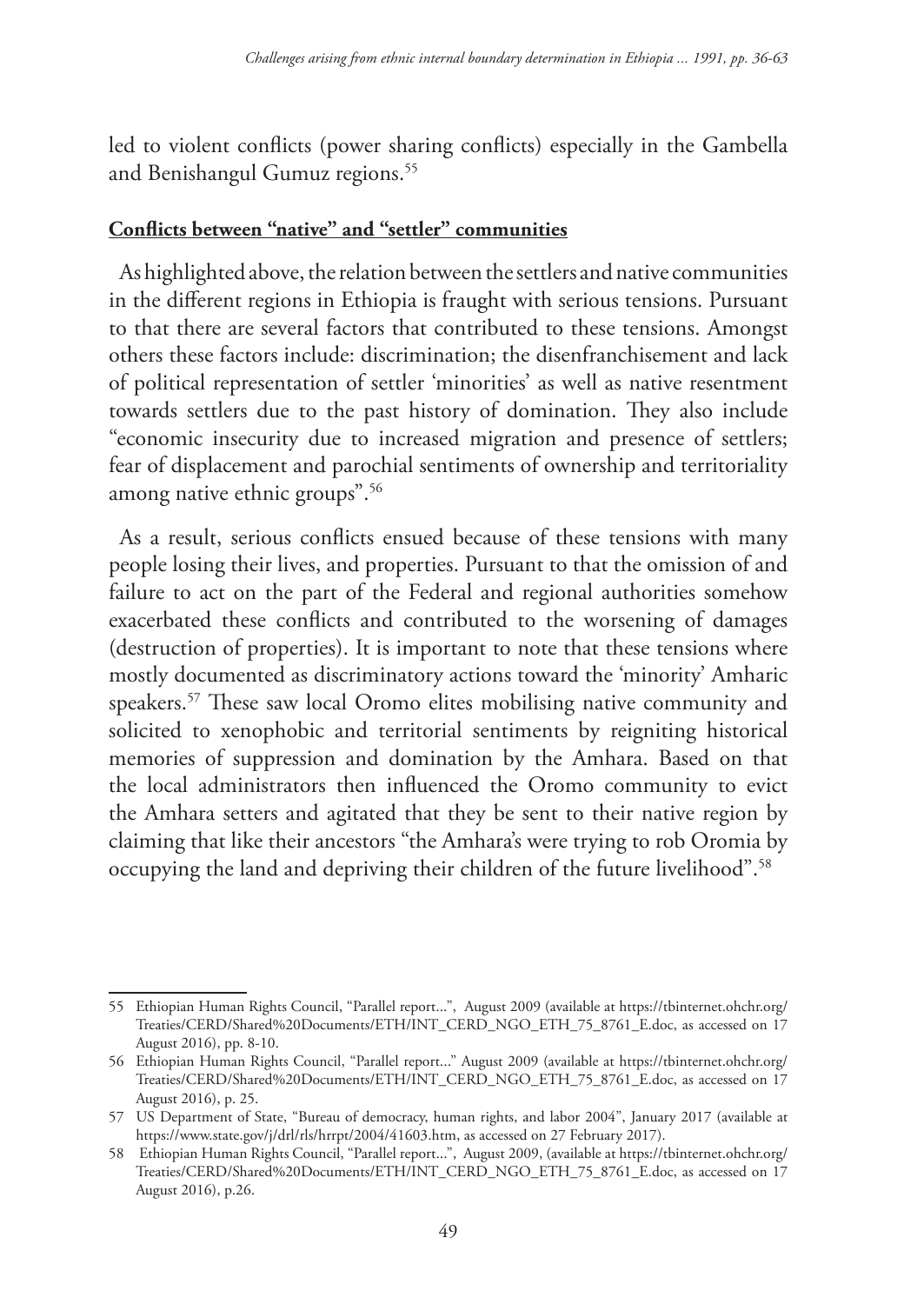#### **Language and political tension**

The constitution of Ethiopia guarantees equality of languages and empowers regions to determine their own official working languages. As a result, some regions adopted languages of ethnic groups that are dominating in the regions as working languages. Such adoption meant that all aspects of judiciary, including the administrative and other affairs of the region are to be conducted in the language of a certain ethnic group.<sup>59</sup>

In as far as education is concerned this means that it must also be provided in the language of that particular region. This principle is also attached to the right to representation, access to employment including access to justice etc. The literacy in language of dominant ethnic group is therefore being used as a tool of accessibility at the regional level or some areas. Though these can be appreciated as a positive arrangement for the realization of ethno-linguistic groups which have sovereign powers at the regional state, the fate of those minority groups or communities who are unable to speak the language of the dominant ethnic groups as well as native groups requires serious attention and needs to be addressed urgently. Some of the communities which need to be accommodated included indigenous communities as well as settler communities whose language have been denied the status of being recognised as an official language. This is because members of the above mentioned communities will face serious difficulties in the exercise of their human rights because of their illiteracy in the regional working languages.<sup>60</sup>

#### **Ethnic local governments in Ethiopia**

The Constitution of Ethiopia provides for constitutional autonomy for the regions which includes the "power to draft, adopt and amend the regional state constitution".61 This allows regions the opportunity to protect subnational ethnic minorities and accommodate regional ethnic pluralism. Tarr highlights that Ethiopia's Federal Constitution (the Federal Constitution) leaves the "regions with considerable constitutional space to design their institutions and local governments".<sup>62</sup> This is due to the fact that local or (sub-regional)

<sup>59</sup> M Midega, "The politics of language and representative bureaucracy in Ethiopia: The case of federal government", *Journal of Public Administration Policy Research,* 7 January 2015, pp. 15-16.

<sup>60</sup> Ethiopian Human Rights Council, "Parallel report...", August 2009 (available at https://tbinternet.ohchr.org/ Treaties/CERD/Shared%20Documents/ETH/INT\_CERD\_NGO\_ETH\_75\_8761\_E.doc, as accessed on 17 August 2016) p. 14.

<sup>61</sup> FDRE Constitution, Art 55(5), 1995.

<sup>62</sup> GA Tarr, "Explaining sub-national constitutional space", *Penn State Law Journal,* 115, February 2012, p. 1134.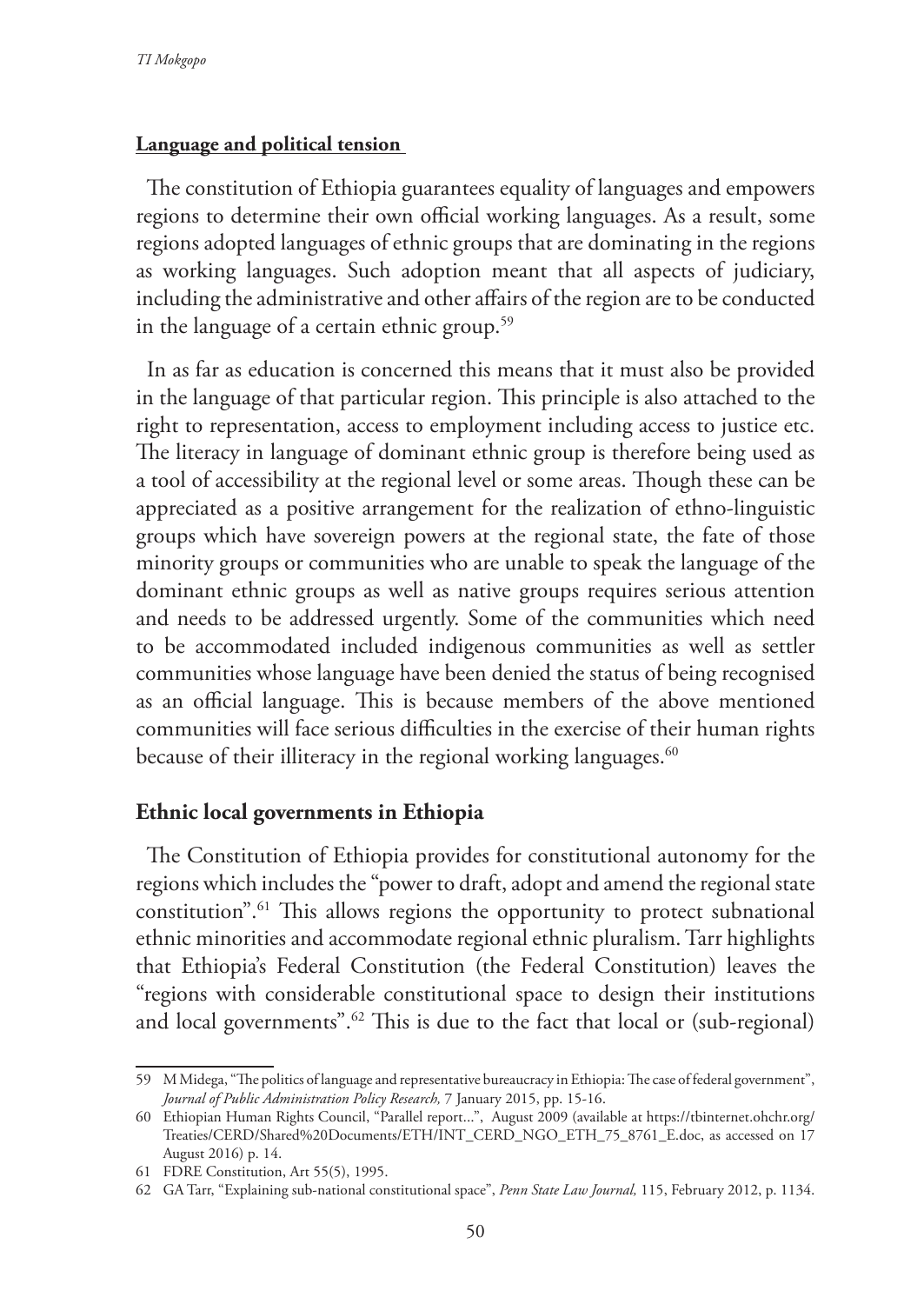government is scarcely touched upon by the Federal Constitution. The regions are therefore autonomous in determining or establishing their institutional structure organisation and competencies of local government. Van der Beken highlights that each of the nine regions in Ethiopia has successfully managed to adopt an effective constitution that acknowledges the existence of different ethnic minorities at regional level. The majority of these regions have also designed the institutions of "local government as the primary mechanism of protecting sub-national ethnic minorities".63

Ayele and Fessha point out that "the right to self-government is not limited to the ethnic groups that have their own regional states: rather, it is a right that is constitutionally reserved to all or almost every ethnic groups in the country".64 Article 47(2) of the constitution states that ethnic communities within the states "have the right to establish, at any time, their own States".<sup>65</sup> Therefore, the right to self-government or determination means that ethnic communities have the right to "exercise their right to self-determination, which includes the right to establish government institutions in the territory" in which they reside and also within the territorial boundaries of the regional state in which they are situated.<sup>66</sup>

Ayele writes that the reason for decentralisation in Ethiopia was to empower ethnic minorities by migrating ethnic conflicts.67 This meant that any ethnic related issues and questions which were not answered and could not be dealt with through the medium of regional state formation were to be addressed via the establishment of local government.<sup>68</sup>

The 1995 Constitution of Ethiopia thus provides explicitly for the establishment and determination of two types of sub-regional government in terms of articles  $39(3)$  and  $50(4)$  respectively.<sup>69</sup> Article 39 (3) implicitly provides for the establishment and implementation of autonomous subregional territorial units with the main aim of accommodating intra-regional

<sup>63</sup> C van der Beken, "Federalism, local government and minority protection in Ethiopia: Opportunities and challenges", *Journal of African Law,* 15, March 2015, p. 154.

<sup>64</sup> Z Ayele & Y Fessha, "The constitutional status of local government in federal systems: The case of Ethiopia", July 2017 (available at https://www.researchgate.net/profile, as accessed on 15 February 2017), p. 98.

<sup>65</sup> FDRE Constitution, Art 47(2), 1995.

<sup>66</sup> United Nations Declaration on the rights of indigenous peoples (available at http://www.un.org/esa/socdev/ unpfii/documents/DRIPS\_en.pdf , as accessed 17 July 2017).

<sup>67</sup> Z Ayele, "Local government in Ethiopia..." (LLM, UWC, 2008), p. 12.

<sup>68</sup> Z Ayele, "Local government in Ethiopia..." (LLM, UWC, 2008), p. 23.

<sup>69</sup> MM Nigatu, "The empowerment of local governments as a prerequisite for self-determination: The assessment of legal and institutional framework of Sidama zone", *SNNPR…*, 2015, p. 42.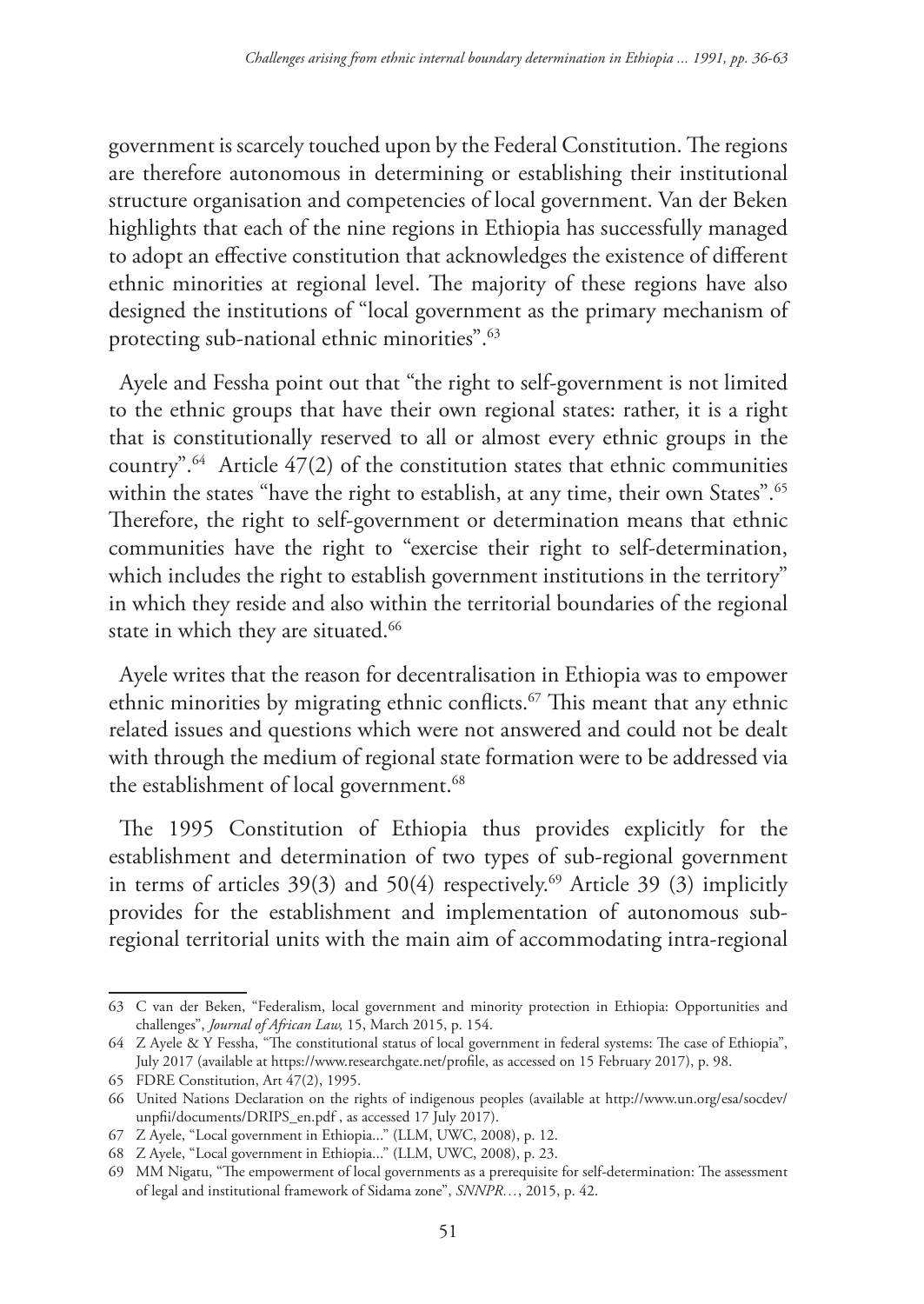ethnic minorities in the country. This means that what is stipulated in article 39(3) is an autonomous local government that is empowered with powers that are relevant in protecting and promoting the interest of all ethnic communities on whose behalf it is established.70

Local government in terms of article 39 as stated above is a local government whose territorial boundary is largely delimited along ethnic lines.<sup>71</sup> As stated by Ayele and Fessha:72

The boundaries of article 39 local governments are to be demarcated based on the settlement pattern of an ethnic group whose aspiration for selfgovernment could not be met through the establishment of a regional state. This means that article 39 local governments can only be established for an ethnic group that is geographically concentrated.

Article 50(4) obliges the regional states to establish government units below state level. However, as stated above regional states have the power to enact their own constitution and to establish local government. The Amhara Constitution established an ethnic-based local government with one purpose of protecting sub-regional ethnic minorities. This approach has also been adopted and followed by the Benishangul-Gumuz, Gambella and Southern Region in their constitutions.73

By 2012 only five regions had established ethnic local government in Ethiopia; there are still several state constitutions which do not recognise ethnic diversity including Somali and Oromia state constitutions.<sup>74</sup> These ethnicbased local governments are designed in such a way that they offer important protection to the cultural rights including language rights of the concerned ethnic minorities. The competence of the ethnic-based local governments in Benishangul-Gumuz, Gambella, Amhara and Southern Region allows local governments to determine their working language which is used mainly for official purposes in the local administration and judiciary.75

By way of illustration the SNNPR is home to dozens of ethnic groups and in order to respond to the constitutional requirement of ensuring selfgovernment for the different ethnic groups, the regional constitution has

<sup>70</sup> AZ A Ayele & Y T Fessha, "The constitutional status of local government...", *Africa Today,* 58(4), 2012, p. 93.

<sup>71</sup> FDRE Constitution, Art 39, 1995.

<sup>72</sup> ZA Ayele & YT Fessha, "The constitutional status of local government…", *Africa Today,* 58(4), 2012, pp. 93-94.

<sup>73</sup> C van der Beken, "Federalism, local government and minority protection…", *Journal of African Law,* 15, 2015, p. 164.

<sup>74</sup> ZA Ayele & YT Fessha, "The constitutional status of local government...", *Africa Today*, 58(4), 2012, pp. 89-93.

<sup>75</sup> C van der Beken, "Federalism, local government and minority protection…", *Journal of African Law,* 15, 2015, p. 167.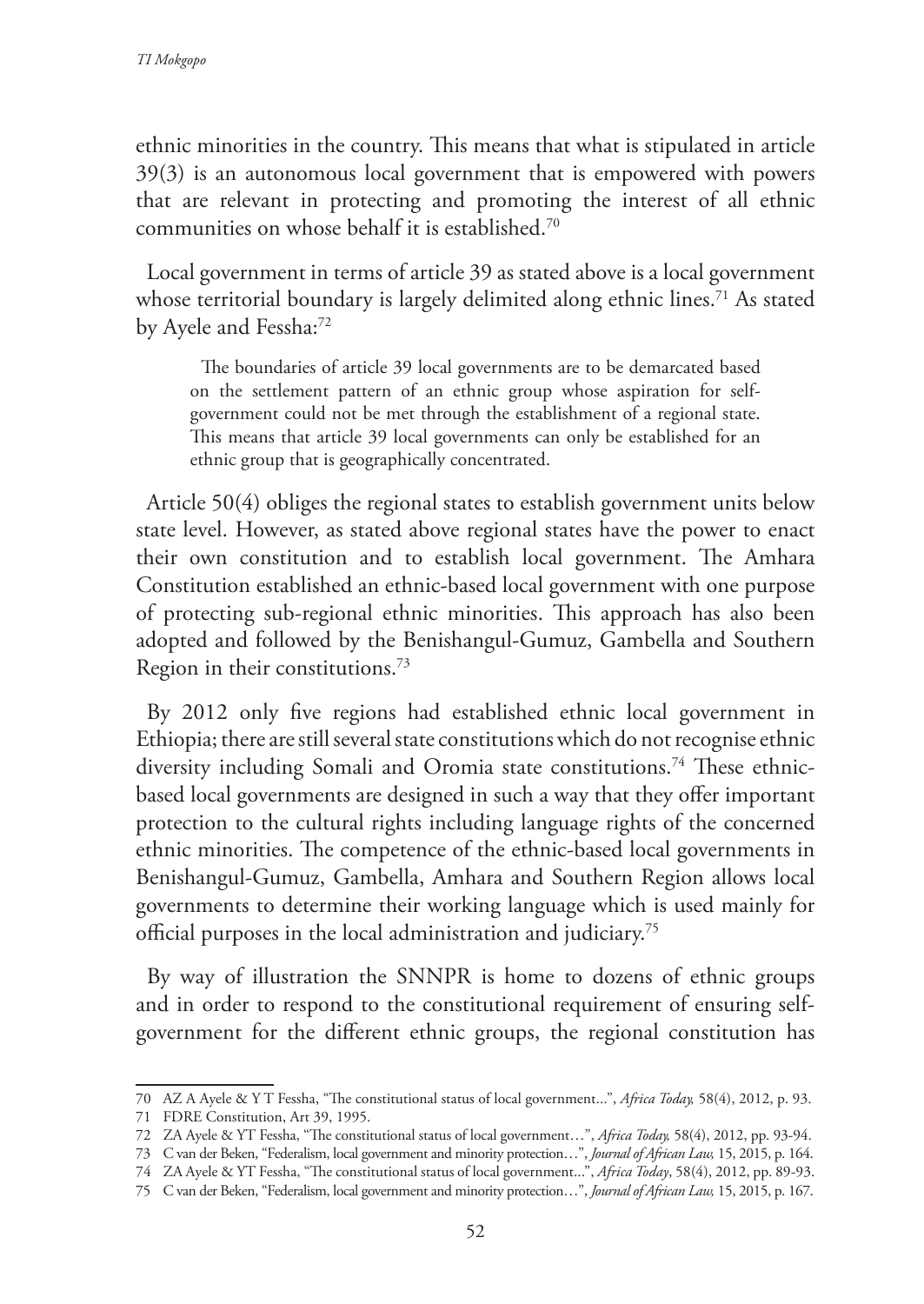established ethnically defined zonal administrations.76 The Amhara state has also established three special zones (or Nationality Administrations) for the three indigenous minorities (i.e. the Agew Himra, Awi and Oromo). Similar administrative entities are provided for the five indigenous minorities in Benishangul-Gumuz. The Gambella constitution also provides for the establishment of a Nationality Zone for the three indigenous minorities of Anuak, Nuer and Mejenger.<sup>77</sup>

Fessha and Van der Beken argue that Ethiopian "ethnic-based local government administrations offer excellent" opportunities for participation and institutional representation for the empowerment of minority. 78 Ethnic local government is established at both the zonal and *woreda* level known as *liyu-woreda* (special districts).79

Depending on the level of ethnic diversity, the regional states have established three Local Governments (LGs) tiers. According to Baraki, "two pragmatic approaches have been applied in the delimitation of local governments into the Zones, Special Zones, Special *Woredas*, and *Woreds*. Zonal governments and Special Woreda governments comprise several rural and urban woreda governments".80 As such, in the heterogeneous states of Southern Region (SNNP), Benshagul-Gumuz and Gambela, Zonal and Special Wereda Governments are mainly established along ethnic lines regardless of their economic viability. In the SNNP, Zonal Governments (ZGs) and Special Woreda Governments (SWGs) are formed by breaking up heterogeneous Zone/Woreda Administrations. Baraki highlights further that "when a single ethnic group is found to be very tiny; two or more ethnic groups were brought together to form a SWG or ZG, often based on language and cultural similarities".<sup>81</sup>

According to Ayele and Fessha, zonal administrations are not even recognised in the regional constitutions, other than in the constitution of Oromia regional state, yet it is established in most regions. However, its main purpose is to

<sup>76</sup> P Zimmermann-Steinhart & Y Bekele, "The implications of federalism…, *PER/PELJ,* 15(2), 2012, p. 94.

<sup>77</sup> GT Baraki, "The practice of Fiscal federalism in Ethiopia: A critical assessment 1991-2012. An institutional approach" (Ph.D, Fribourg, Switzerland, 2014), pp. 52-54.

<sup>78</sup> YT Fessha & C Van der Beken, "Ethnic federalism and internal minorities...", *African Journal of International and Comparative Law*, 21(1), 2013, p.7.

<sup>79</sup> FDRE Constitution, Art 50(4), 1995.

<sup>80</sup> G Baraki, "The making of state and local government in the multi-ethnic federation in Ethiopia", July 2016 (available at www.issirfa.cnr.it/download/08)%20Ghebrehiwet%20Baraki%20(paper), as accessed on 15 September 2016), p. 7.

<sup>81</sup> GT Baraki, "The practice of Fiscal federalism in Ethiopia…", p. 54.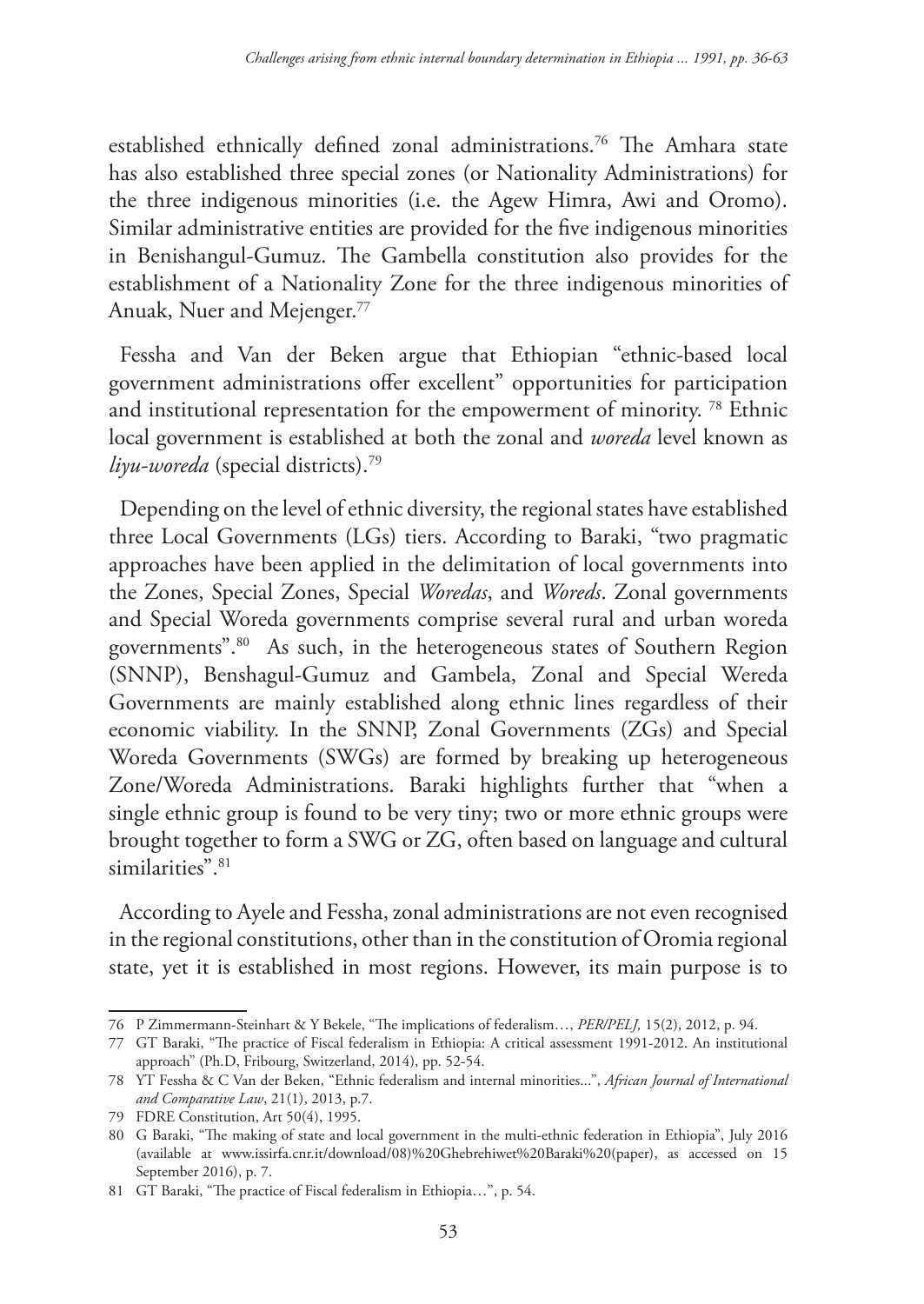serve as an intermediate point between a *woreda* and regional government*.* <sup>82</sup>

The most powerful tier in terms of article 50(4) local government is the intermediate local government known as *woreda*. A *woreda* is created through the regional constitutions and it is established throughout the rural areas of the country. As a result, a woreda has a council: A legislative organ comprising of members that are directly elected by the people (See Image 2).





Source: Reliefweb; "Administrative regions and zones of Ethiopia" (available at i.stack.imgur.com (upload.wikimedia.org, as accessed on 13 February 2017).

Ayele and Fessha highlight that:<sup>83</sup>

Equivalent of a *woreda* in urban areas is a city administration, which is an equally autonomous local government. The deliberative arm of the city

<sup>82</sup> Z Ayele & Y Fessha, "The constitutional status of local government...", 2017 (available at https://www. researchgate.net/profile, as accessed on 15 February 2017), p. 20.

<sup>83</sup> Z Ayele & Y Fessha, "The constitutional status of local government…", 2017 (available at https://www. researchgate.net/profile, as accessed on 15 February 2017), p. 9.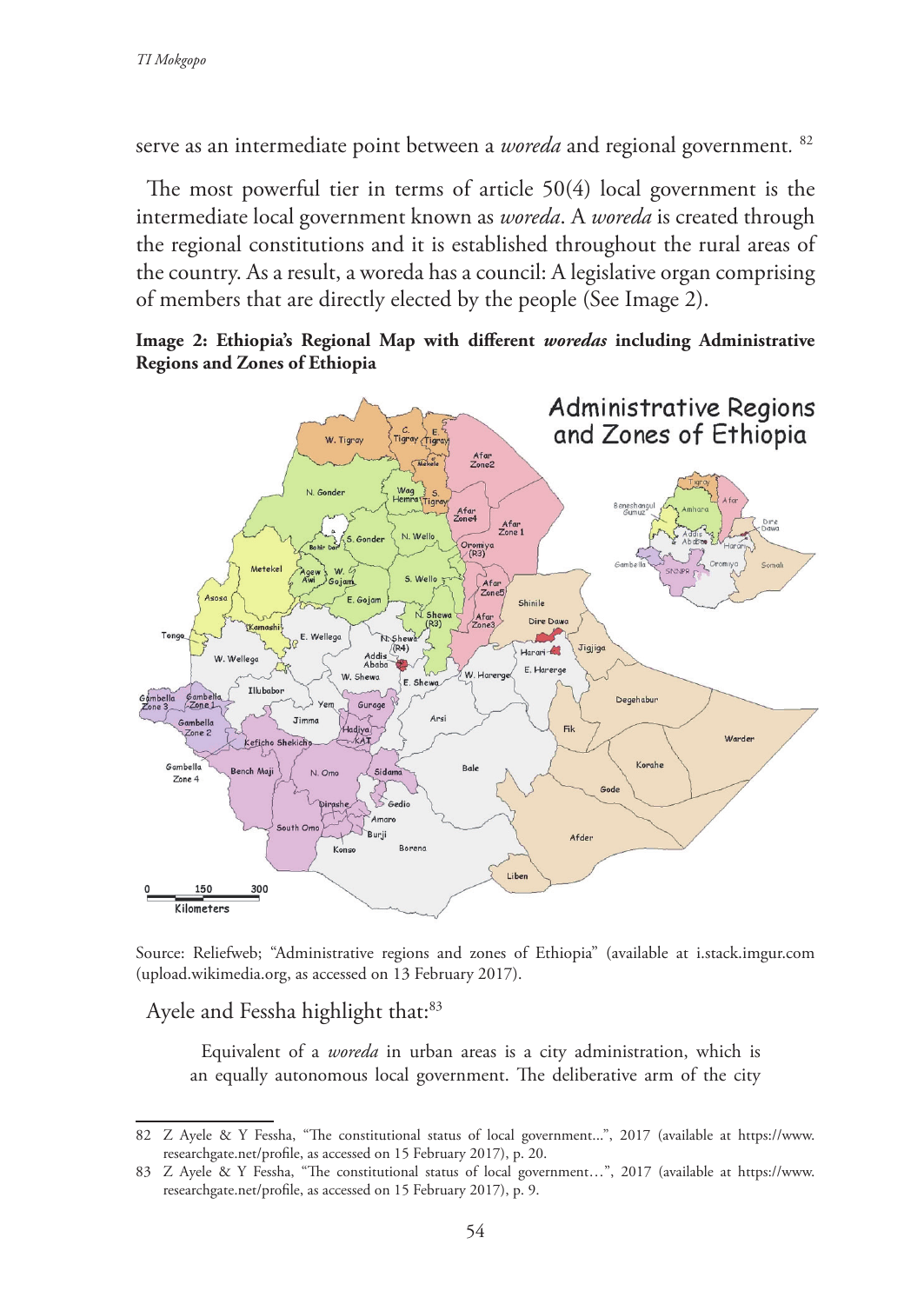administration is the city council, comprising of members that are directly elected by the residents of each city administration is the city council. A city administration has a mayor, a mayoral committee, a professional municipal manager, a municipal judicial organ and a municipal administrative court.

It is worth noting that urban local government is created through regional statutes as opposed to a *woreda* which is created through regional constitutions.

The article 39 local governments are established to address ethnic claims or accommodate ethnic communities within some sort of territorial framework. Though these types of local governments have been established at the different levels in the hierarchy of local government these organisations are mostly established at the zonal and *woreda* levels and are consequently known as the nationality zones and *liyu-woreda* (special districts).

It is worth highlighting that nationality zones are established as institutions of self-government for regional minority groups that occupy a territorial area covering a number of *woredas*. While on the other hand, a *liyu woreda* is a subdivision of a region which in terms of territorial and population size is comparable to a *woreda* administration and is established for a particular ethnic group that inhabits the area.

There is thus a clear difference between nationality zones and *liyu woredas* with the rest of local governments established in the country. Ayele and Fessha point out the following:<sup>84</sup>

In the Amhara regional state, the region is largely inhabited by individuals who belong to the Amhara ethnic group. However, within the regional boundaries of the Amhara regional states are pockets of territory that are dominated by the Himra, Awi (the two strand of the Agew ethnic group) and Oromo.

In order to accommodate all these three ethnic communities, the Amhara regional state has established three nationality zones. The same can be said about the Afar regional state.

Ayele and Fessha further write the following:<sup>85</sup>

In contrast, the constitution has established regional states that are ethnically heterogeneous, with no single ethnic group accounting for the majority of the

<sup>84</sup> Z Ayele & Y Fessha, "The constitutional status of local government…", 2017 (available at https://www. researchgate.net/profile, as accessed on 15 February 2017), p. 10.

<sup>85</sup> Z Ayele & Y Fessha, "The constitutional status of local government…", 2017 (available at https://www. researchgate.net/profile, as accessed on 15 February 2017), pp. 10-11.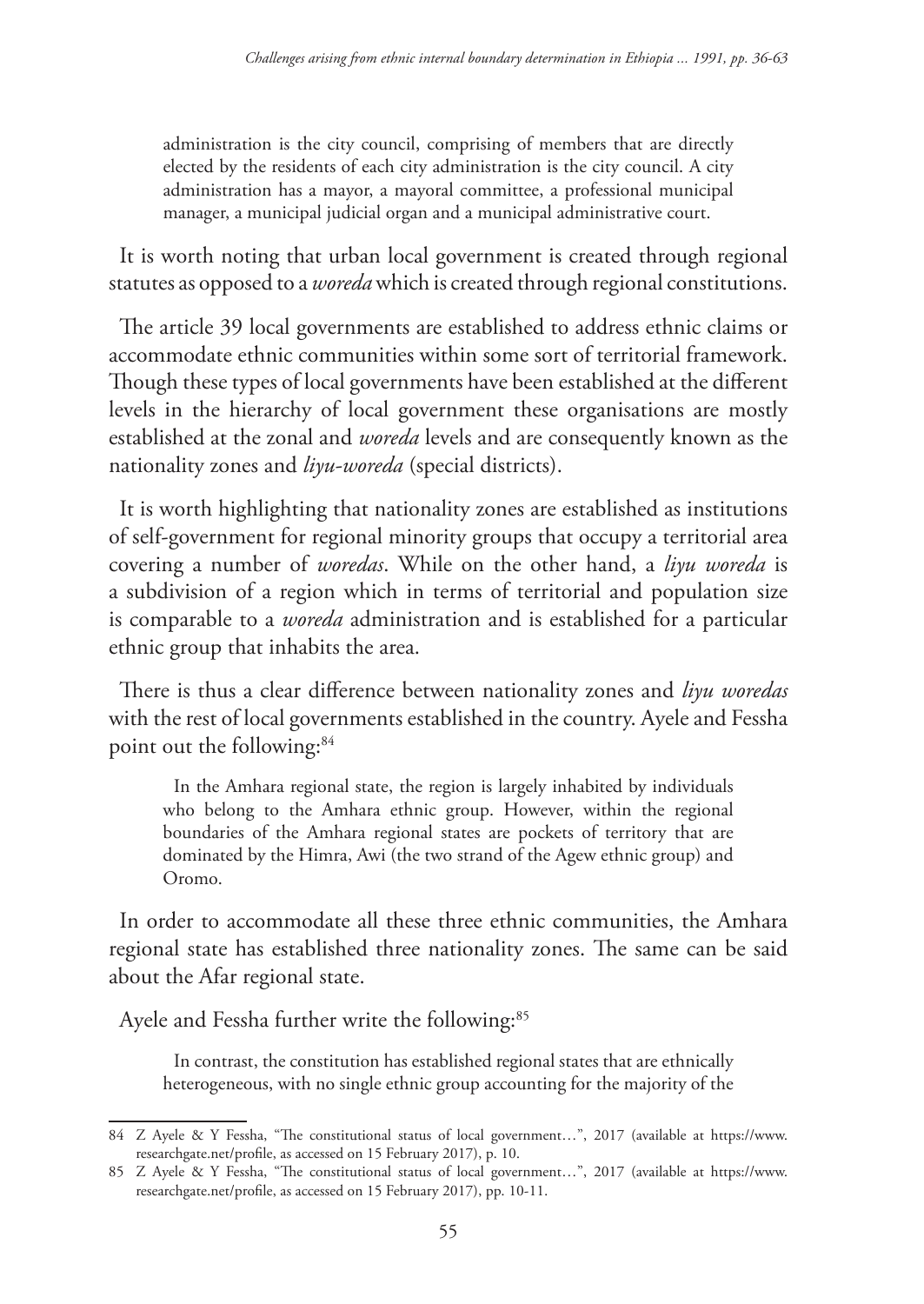regional population. In these regional states, the claims for recognition and self-rule by ethnic communities have resulted in the regional governments establishing, depending on the size of the ethnic community, either being a nationality zone or a *liyu woredas*.

Currently, the SNNPR has established fourteen nationality zones and eight *liyu woredas*. The same has been established in ethnically diverse Bensinshangul and Gambella regional state.

The Constitution of Afar region recognises the right of the minority of people who belong to Argoba to "have their own "special *woreda*" in the region". In the Amhara region there are also special zones for a minority from the Oromo ethnic group. The Constitution of the Southern region is also designed in such a way that recognises the "special *woreda*" as an ethnic based sub-regional local government administration.<sup>86</sup>

It is worth noting that the territorial demarcation of both the nationality zone and a *liyuworeda* follows the territorial settlement of the ethnic group on whose behalf they are established. As a result, these ethnic local government units are autonomous and should the ethnic group for which they are established choose to secede from the region and establish their own regional state they can do so.87 By 2016, nationality zones and *liyuworedas* were established only in five regions such as the Afar, SNNPR, Amhara, Benishangul-Gumuz and Gambella regions.<sup>88</sup>

*Liyuworeda* is found only in four regions of Amhara, SNNPR, Gambella and Benishagul-Gumuz. In SNNPR there are nine *liyuworedas* that were established. Whereas, in Benishagul-Gumuz there are two *liyuworedas,* one in Gambella known as Godre *liyu woreda* and one in Afar known as Argoba *liyuworeda*. 89 It is therefore worth concluding by stating that nationality zones in Ethiopia are mainly established as institutions of self-government, for regional ethnic minority groups that occupy a territorial area covering a number of *woredas*. 90 Whereas a *liyuworeda* (special district), is a subdivision of regions which in terms of territorial and population size is comparable to a

<sup>86</sup> C van der Beken, "Federalism, local government and minority protection…", *Journal of African Law,* 15, 2015, p. 162. 87 FDRE Constitution, Art. 47(2), 1995.

<sup>88</sup> MT Fenta, "Local government in Ethiopia…", 2, *Journal of Management Science and Practice*, 2, 2014, p. 73. 89 G Baraki, "The making of state and local government…", July 2016 (available at www.issirfa.cnr.it/ download/08)%20Ghebrehiwet%20Baraki%20(paper), as accessed on 15 September 2016), p. 7.

<sup>90</sup> ZA Ayele & YT Fessha, "The constitutional status of local government…", *Africa Today,* 58(4), 2012, p. 96.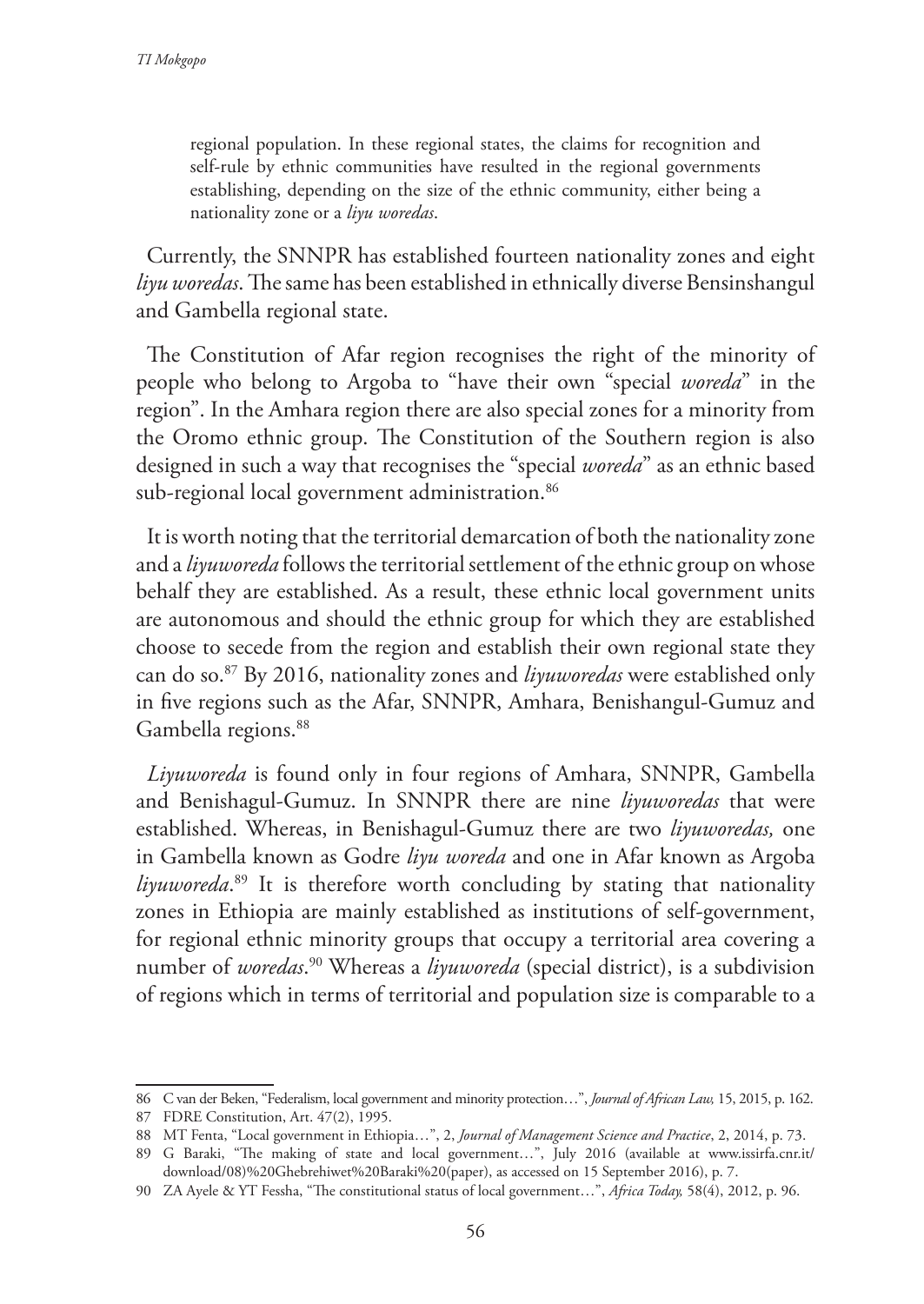*Woreda* administration.<sup>91</sup> It is established for the particular ethnic groups that inhabits the area.

## **Challenges, ethnic tensions and conflicts at local level in Ethiopia**

According to Van der Beken, the main idea in the establishment of ethnicbased local government in Ethiopia is that "through these local governments system, the concerned ethnic minorities can exercise the self-rule component of the right to self-determination".92 Although the above facts managed to indicate the opportunities offered by the mechanism of establishing ethnicbased local governments in Ethiopia with the main purpose of fulfilling the rights of sub-national ethnic minorities, in practice this mechanism has substantial challenges, tensions, conflicts as well as limitations.<sup>93</sup> One of the limitations highlighted above relates to the degree of autonomy enjoyed by the ethnic-based local governments in the exercise of their powers. The challenges brought by ethnic-based local government in Ethiopia are:<sup>94</sup>

- land disputes between ethnic groups which include contestation over district boundaries; and
- ethnic mobilisation and competition over resources.

## *Land disputes at the local government level*

Some of the challenges that are faced at the regional level are somehow similar to those that are experienced at the local government level. The land issue in Ethiopia "constitutes one of the most contentious issues because it involves conflicting political, socio-cultural and economic interests".<sup>95</sup> However, the point of contestation in Ethiopia's ethnic-based local government level is as a result of who holds power or authority in the regional administration as well as who has the right over which land in the region.<sup>96</sup> According to Abbink "the majority of tensions and challenges in rural Ethiopia emanated from disputes with regard to land and the boundaries of (woredas) districts and

<sup>91</sup> MT Fenta, "Local government in Ethiopia: Practices and challenges", 2, *Journal of Management Science and Practice*, 2, 2014, p. 74.

<sup>92</sup> C van der Beken, "Federalism, local government and minority protection…", *Journal of African Law,* 15, 2015, p. 169.

<sup>93</sup> S Khemani, "Fiscal federalism and service delivery in Nigeria: The role of states and local governments", *Nigeria PER*, 2001, pp. 2-4.

<sup>94</sup> TI Mokgopo, "The use of ethnicity as a factor for demarcating municipalities: The case of Malamulele and Vuwani communities" (LLM, UWC, 2017), p. 61.

<sup>95</sup> M Hebo, "Disguised land sale practices among the Arsii Oromo of Kokossa district, Southern Ethiopia", *Asian and African Area Studies,* 6(2), 2007, p. 352.

<sup>96</sup> DD Barata, "Minority rights, culture, and Ethiopia's 'Third Way' to Governance", *African Studies Review,* 55(3), 2012, pp. 61-80.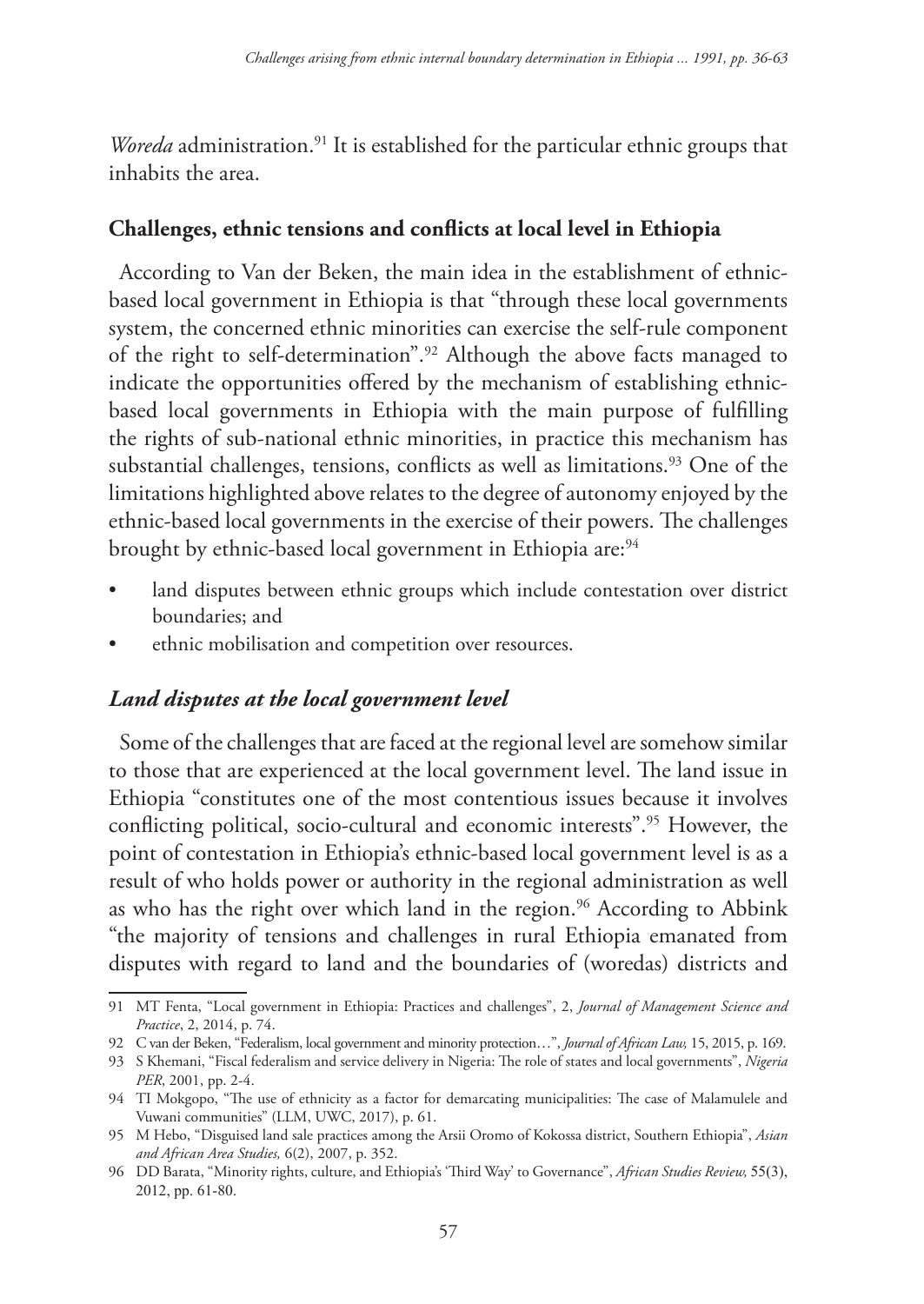zones between the newly defined ethnic or linguistic groups".<sup>97</sup>

Tensions are because:<sup>98</sup>

... after ethno-linguistic or ethnic identity was accorded an organising role in the determination of boundaries and adoption of policies, the new political dispensation was immediately used as a means to make claims to resources on both the national (state) level and local level (especially government funding and land).

This started with sophisticated negotiations and ethnic positioning strategies of ethnic elites to enable them to get advantages at the expenses of other groups. Land and borders in Ethiopia became the prime cornerstone of contestation. Due to soil erosion and population growth in Ethiopia, land has become an increasingly scarce resource. This has seen contestations over land and borders being backed up by an explicit reference to language and cultural differences.<sup>99</sup> Other recurring factors with regard to land, as recorded in 2006 already, are: $100$ 

The disagreements about the possession of or use rights to water resources, prestige, land, and cultural policies (feelings of inter-group superiority and inferiority), settlement, licences for investment and language policy in education and administration.

Land issues lead to a high level of contestation over district boundaries in Ethiopia. This is the result of the competition over grazing space and water for livestock leading to sporadic cases of cattle rustling and revenge killings.<sup>101</sup> These therefore led to other minority groups having limited access to services in areas that are dominated by rival ethnic groups. This resulted in ethnic mobilisation at the lower level. In many areas, minority groups re-negotiated local relationships and mobilised people to fight for recognition as 'nationality' or ethnic groups in order to take advantage of the new political order in Ethiopia. As a result, they used the constitutional status of the nationalities to pursue their goals.<sup>102</sup>

<sup>97</sup> J Abbink, "Ethnicity and conflict generation in Ethiopia…", *Journal of Contemporary African Studies*, 24, 2006, p. 396.

<sup>98</sup> J Abbink, "Ethnicity and conflict generation in Ethiopia…", *Journal of Contemporary African Studies*, 24, 2006, pp. 395-396.

<sup>99</sup> J Abbink, "Ethnicity and conflict generation in Ethiopia…", *Journal of Contemporary African Studies*, 24, 2006, pp. 396-397.

<sup>100</sup> J Abbink, "Ethnicity and conflict generation in Ethiopia…", *Journal of Contemporary African Studies*, 24, 2006, p. 391.

<sup>101</sup> W Okumu, "Conflict over Ltungai conservancy: A case of fata competition over grazing land and water among the Samburu and Pokot in north-western Kenya", 8 September 2011 (available at https://www.researchgate.net/ publication/261796421\_Conflict\_over\_Ltungai\_Conservancy\_A\_Case\_of\_Fatal\_Competition\_over\_Grazing\_ Land\_and\_Water\_among\_the\_Samburu\_and\_Pokot\_in\_northwestern\_Kenya/link/02e7e5357ff9d0db49000000/ download, as accessed on 17 July 2017), pp. 224-227.

<sup>102</sup> L Aalen, "Ethnic federalism and self-determination for nationalities in a semi-authoritarian state: The case of Ethiopia", *International Journal on Minority and Group Right,* 13, 2006, p. 257.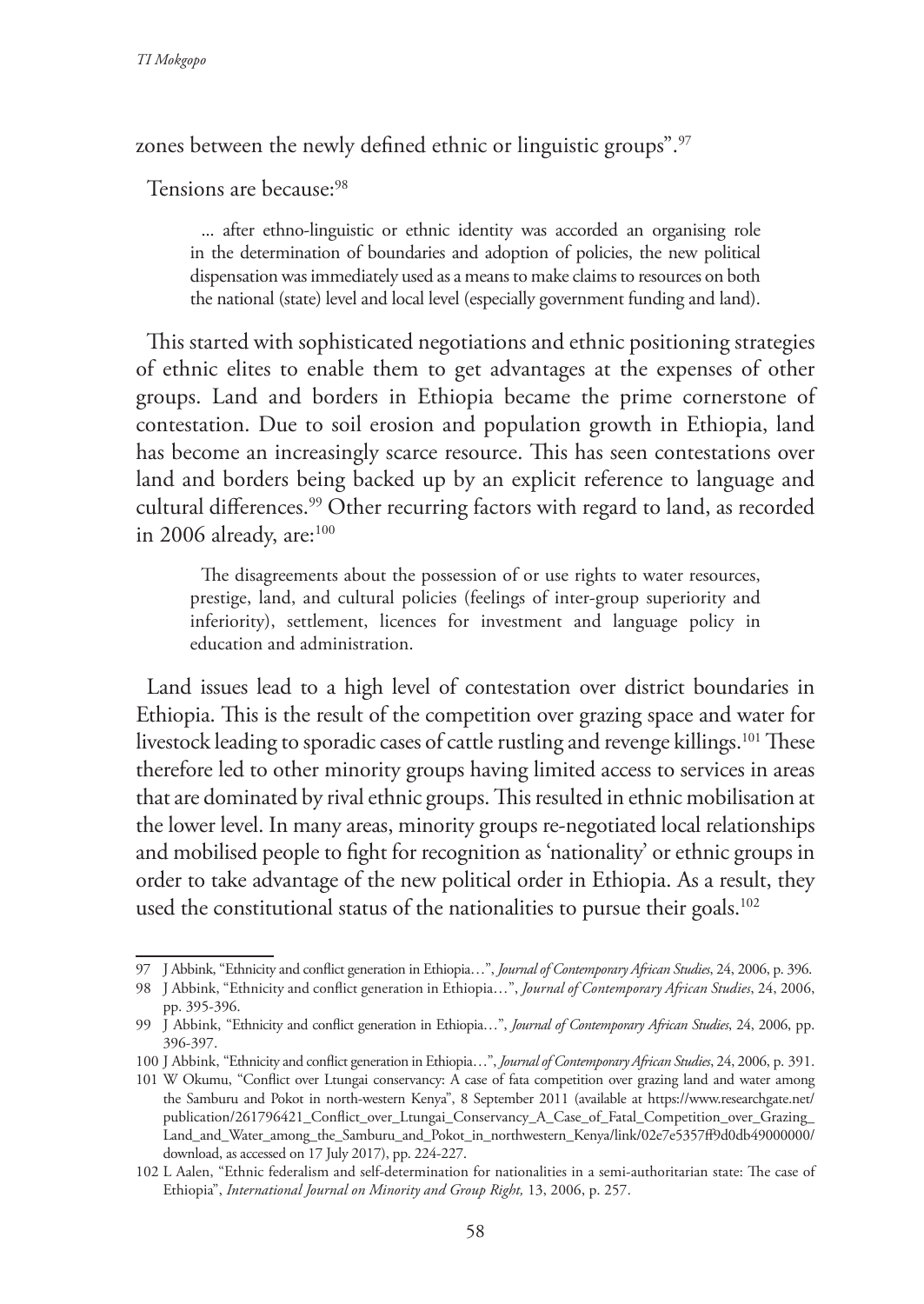Ethnic mobilisation usually results in different ethnic groups competing with each other over limited resources. Competition for resources in Ethiopia has shown itself primarily in the form of pastoralist conflicts and clashes over scarce resources of land. The reason being that pastoralist conflicts have a lengthy history and occurred in the lowland areas of the country mostly in the Afar, Oromia, and Somalia regions.<sup>103</sup> Feyisaa highlights the following:<sup>104</sup>

There is a constant fight between the Nuer and Anywaa over privileges, over federal funds, over representation in the regional state government and land for pasture (Nuer) or agriculture (Anywaa). The two major groups dominate the local arena of politics and are locked in violent rivalry against each other. Furthermore, he highlight that "the basic claim of the Anywaa is that they are the original inhabitants of the area and that most of the Nuer are newcomers from the Sudan, who should not dominate and occupy Anywaa lands along the Baro River.

While different ethnic groups are in competition with one another over resources, the major challenge faced by local government authorities is the allocation of federal funds between different ethnic groups and representation at the regional level which resulted in political repression.105

The majority of conflicts in Ethiopia are mostly about boundaries between different territorialised ethnic groups. This is because fights are waged about identity in order to establish the borders of districts and zones. Unfortunately, the identity professed by ethnic communities (local people) is the deciding element. Because of ethnic difference between ethnic communities, different areas are given to each ethnic group but that does not stop the conflict.<sup>106</sup> This led to unhappiness about how the boundaries have been drawn. Boundaries are tied up with ethnic identity as well as a conflict about resources in the disputed border areas. Abbink writes that "that is 'secession' in miniature form; however some of the conflicts are about power or authority and access to scarce resources in a shared arena".107

Despite its promise and claims to bring a long lasting solution, the post-1991 regime in Ethiopia did not succeed. It failed tremendously to manage ethnic tensions in the country. In simple terms, it has decentralised most of the problems

<sup>103</sup> B Dibaba, "Diversity is not the root of conflicts"… (available at http://aigaforum.com/article2016/Diversity-isnot-root-of-Conflicts.htm, as accessed 11 January 2017).

<sup>104</sup> D Feyissa, "A national perspective on the conflict in Gambella" (Paper, 2009 *Proceedings of the 16th International Conference of Ethiopian Studies* Trondheim, September 2009), p. 642.

<sup>105</sup> Development Aid to Ethiopia, "Overlooking violence, marginalization and political repression" (available at https://www.oaklandinstitute.org/development-aid-ethiopia, as accessed on 14 February 2017).

<sup>106</sup> DT Birru, "Ethnic federalism implementation in Ethiopia: The paradox", *J Pol Sci Pub Aff*, 6(4), 2018, p. 350. 107 J Abbink, "Ethnicity and conflict generation in Ethiopia…", *Journal of Contemporary African Studies*, 24, 2006, p. 397.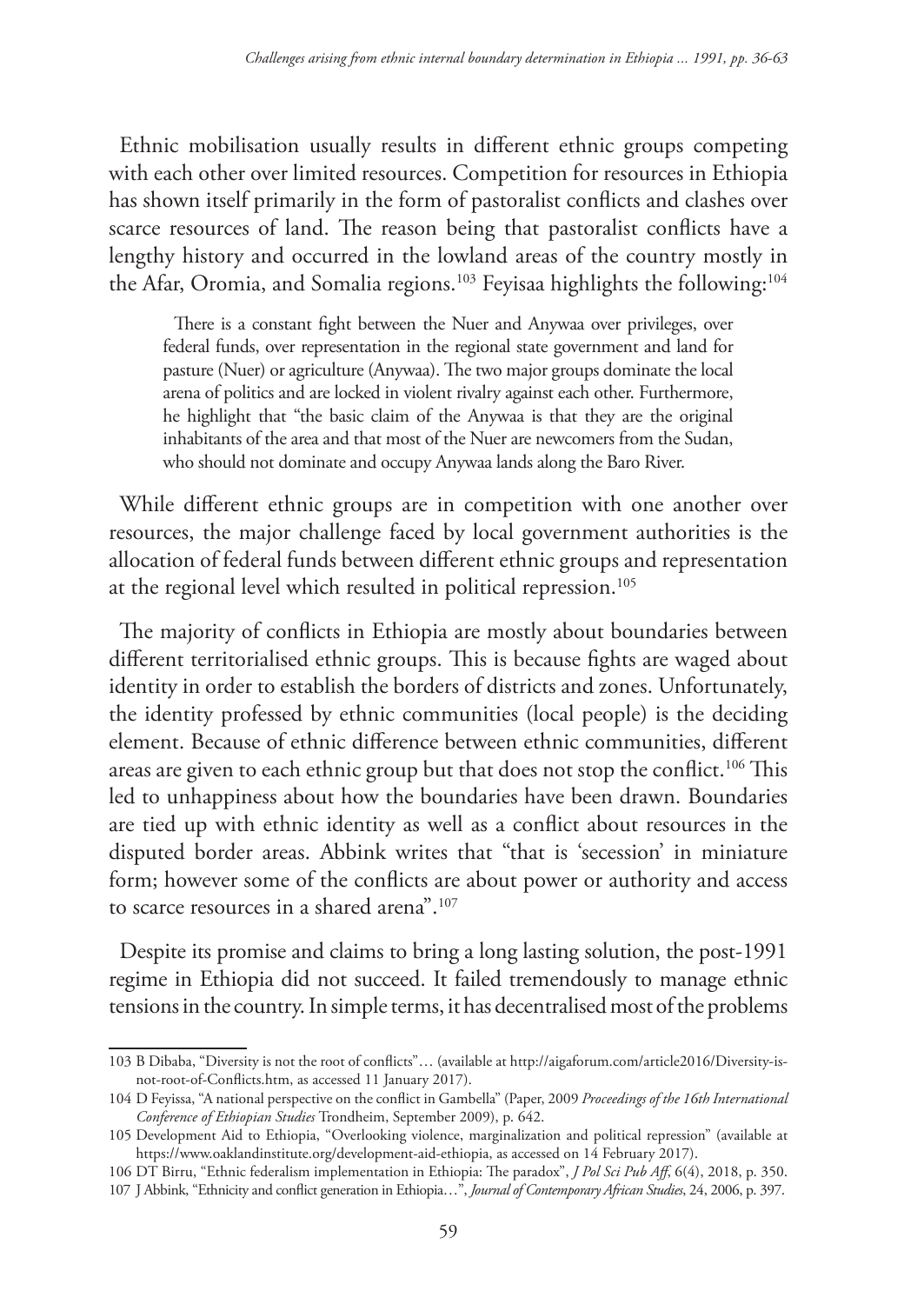faced in Ethiopia by defining the root causes of conflicts to be at the local and not at the national level.108 This cannot be true because there are other serious problems that are affecting or are of great concern to the national government, such as minority exclusivity in employment and political privileges.<sup>109</sup>

## **Minority exclusion in employment**

One of the challenges faced by Ethiopia is the exclusion of ethnic minorities in as far as employment is concerned, resulting in a serious lack of employment for minority groups at the regional level.<sup>110</sup> This is because they are usually considered as not being part of the dominant ethnic group, irrespective of them knowing the local language or even having resided in the region for a long enough time. Because there is high unemployment, there is also high level of competition over resources in Ethiopia. This has led to the exclusion of ethnic minorities with regard to employment due to ethnic affiliation and the language that is spoken by minority groups. $111$ 

## **Political privileges**

Political identity in Ethiopia fostered intra-ethnic solidarity as well as reinforcing inter-ethnic boundary in the country. However, "the same process has also raised serious problems of where to draw the line in the definition of the 'self' and engendered intra-ethnic competition for resources and political power".112 As a result, the repercussion of institutionalised identity politics does not end at the migrants and inter-ethnic or indigenes level. It has also introduced social displacement within the ethnic groups magnifying and politicising sub-ethnic units.<sup>113</sup>

Political representation is a quarrelsome issue played out in power struggles between political elites at all levels of government in Ethiopia, affecting the stability of the regional states. Power struggles are expressed through inter-

<sup>108</sup> J Abbink, "Ethnicity and conflict generation in Ethiopia…", *Journal of Contemporary African Studies*, 24, 2006, p. 390.

<sup>109</sup> J Di John, "Conceptualising the causes and consequences a of failed states: A critical review of the literature", *Crisis States Working Papers Series,* 2(25), 2008, pp. 23-28.

<sup>110</sup> A study on minorities in Somalia (available at http://reliefweb.int/report/somalia/study-minorities-somalia, as accessed on 10 February 2017).

<sup>111</sup> Ethiopian Human Rights Council, "Parallel report...", August 2009 (available at https://tbinternet.ohchr.org/ Treaties/CERD/Shared%20Documents/ETH/INT\_CERD\_NGO\_ETH\_75\_8761\_E.doc, as accessed on 17 August 2016) p. 10.

<sup>112</sup> D Feyissa, "A national perspective…" (Paper, CEST Conference, 2009), p. 646.

<sup>113</sup> D Feyissa, "A national perspective…" (Paper, CEST Conference, 2009), p. 651; UNICEF, "Context analysis of Ethiopia: April 2015" (available at http://doc.iiep.unesco.org/wwwisis/repdoc/peic/peic16.pdf, accessed 15 February 2017).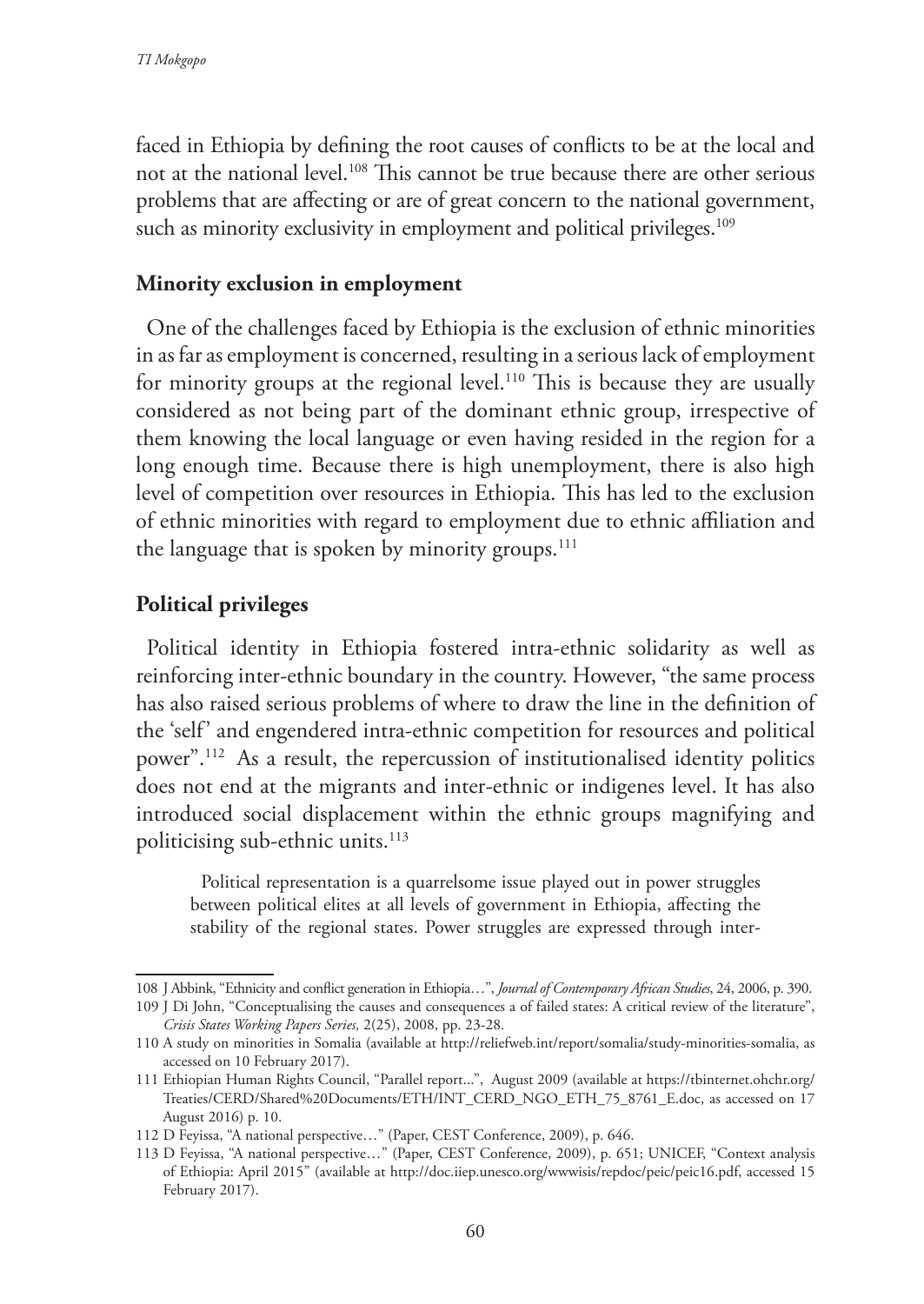ethnic and clan-based conflicts and tensions.

This shows that those ethnic minorities that are not politically aligned will might not be afforded certain rights or service. However the constitution provides clearly that each ethnic group must be afforded equal rights as other ethnic groups in the country. Hence, ethnic minorities are afforded self-determination rights and the right to secede. According to Feyissa, due to political privileges experienced by dominant ethnic groups, "multi-ethnic regional states are 'up for grabs' for the various groups who compete for resources and political power with various narratives of entitlement instead of building a viable regional political community".<sup>114</sup>

This proves that the struggle for political power and competition over limited resources among the ethnic elites in Ethiopia is a reflection of the contentious issue of political ownership of the multi-ethnic regional states such as Gambella. Conflict situations in the Gambella region are "also related to the introduction of territorialized ethnicity and the politicisation of migration".115 Resources are allocated according to political affiliation and between ethnic lines.

### **The challenges of establishing ethnic boundaries in Ethiopia**

The organization of state power along territorially-based ethnic communities has been reinforced and elevated to a constitutional level.<sup>116</sup> The Ethiopian federation is unique in many aspects, insofar as it departs radically from the usual fear of African states to 'play with fire' i.e. ethnicity.117 Despite some serious debates among different scholars, those who are in favour of it pointed out that federalism was the best (in other words, the only) solution to Ethiopia's ethnic diversity problem. Customary law has always been instrumental in handling disputes and regulating the livelihood of the Ethiopians and it is continually being used in the same manner even today in the country.<sup>118</sup>

However, according to the rejectionist of ethnic federalism, ethnic-based federalism has the propensity to divide the people ethnically and elevate normal competition for resources to the level of ethnic strife and inter- and

<sup>114</sup> D Feyissa, "A national perspective…" (Paper, CEST Conference, 2009), p. 651.

<sup>115</sup> D Feyissa, "A national perspective…" (Paper, CEST Conference, 2009), pp. 650-652.

<sup>116</sup> N Belay, "The new federal experiment and accommodation of diversity in Ethiopia: Exploring a novel experience" (available at http://paperroom.ipsa.org/papers/paper\_10643, as accessed on 24 September 2016), p. 43.

<sup>117</sup> RL Watts, *Comparing Federal Systems* (Montreal, Kingston, London, Ithaca: McGill Queen's University Press, 2008).

<sup>118</sup> J Abbink, "Ethnicity and constitutionalism in contemporary Ethiopia...", *Journal of African Law*, 41, 1997, p. 170.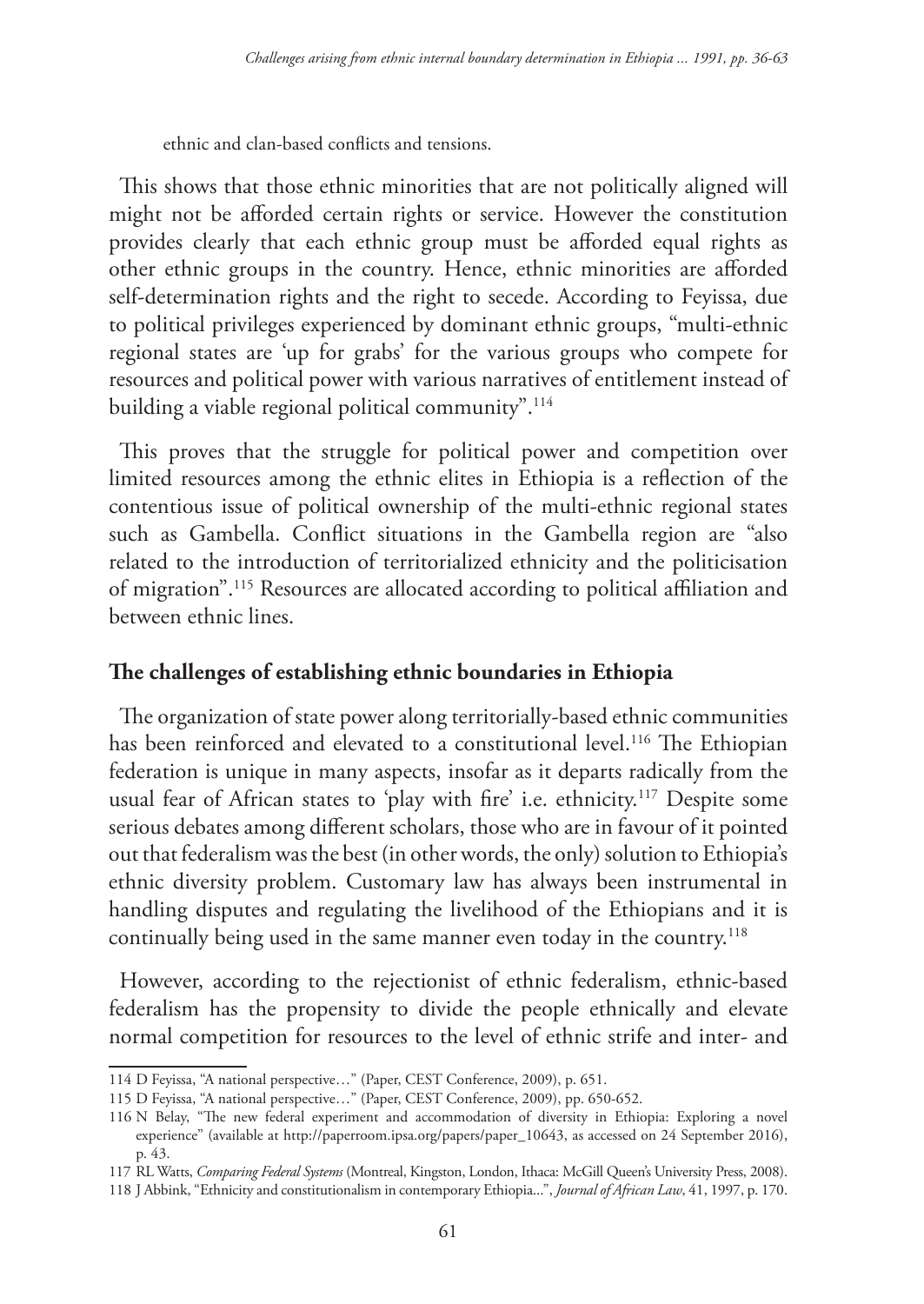intra-ethnic mistrust.<sup>119</sup> Ethiopian ethnic federalism gives support to (or encourages) political parties to organise along ethnic lines and to maintain or enforce an ethnicised federal state in Ethiopia.<sup>120</sup>

## **Conclusion**

The constitution of Ethiopia says almost nothing regarding the place and status of local government. This is because the local government structure is to be regulated in the regional states' constitutions. However, in terms of Article 50(4) the Federal Constitution requires states to transfer adequate power to lower levels of government. Furthermore, in terms of Article 39(3) of the 1995 Federal Constitution of Ethiopia, it also "grants each ethno-national group the right to a full measure of self-government, which includes the right to establish institutions of government in the territory that it inhabits and to equitable representation in State and Federal governments".

Regions in Ethiopia were established based on ethnic differences and diversity of the country. This provided regions also with the power to determine or establish their local government based on their ethnic identity. It should be noted that "although the regions enjoy considerable constitutional space to design specific devices, the major constitutional tool for minority protection at regional level is invariably the establishment of ethnic-based local governments".<sup>121</sup>

This enabled Ethiopia to establish at local government system that is ethnicbased, to accommodate all ethnic minorities. However, Ethiopia is now experiencing ethnic tensions among members of different ethnic groups that are fighting over limited resources. Such ethnic tensions are due to the greediness of the dominant ethnic groups either at the regional or local government level that refuses to or are not willing to share resources with other ethnic groups. Ethnic tensions are also due to limited resources in the country which led to ethnic mobilisation.

After the establishments of the woredas, "they became responsible for preparing and implementing developmental plans and the distribution of resources without seeking authorisation from higher levels, through the

<sup>119</sup> N Belay, "The new federal experiment and accommodation of diversity in Ethiopia: Exploring a novel experience" (available at http://paperroom.ipsa.org/papers/paper\_10643, as accessed on 16 October 2016), p. 29.

<sup>120</sup> A Habtu, "Ethnic federalism in Ethiopia: Background, present conditions and future prospects", *EAF International Symposium*, 2003, p. 5.

<sup>121</sup> C van der Beken, "Federalism, local government and minority protection…", *Journal of African Law,* 15, 2015, p. 177.